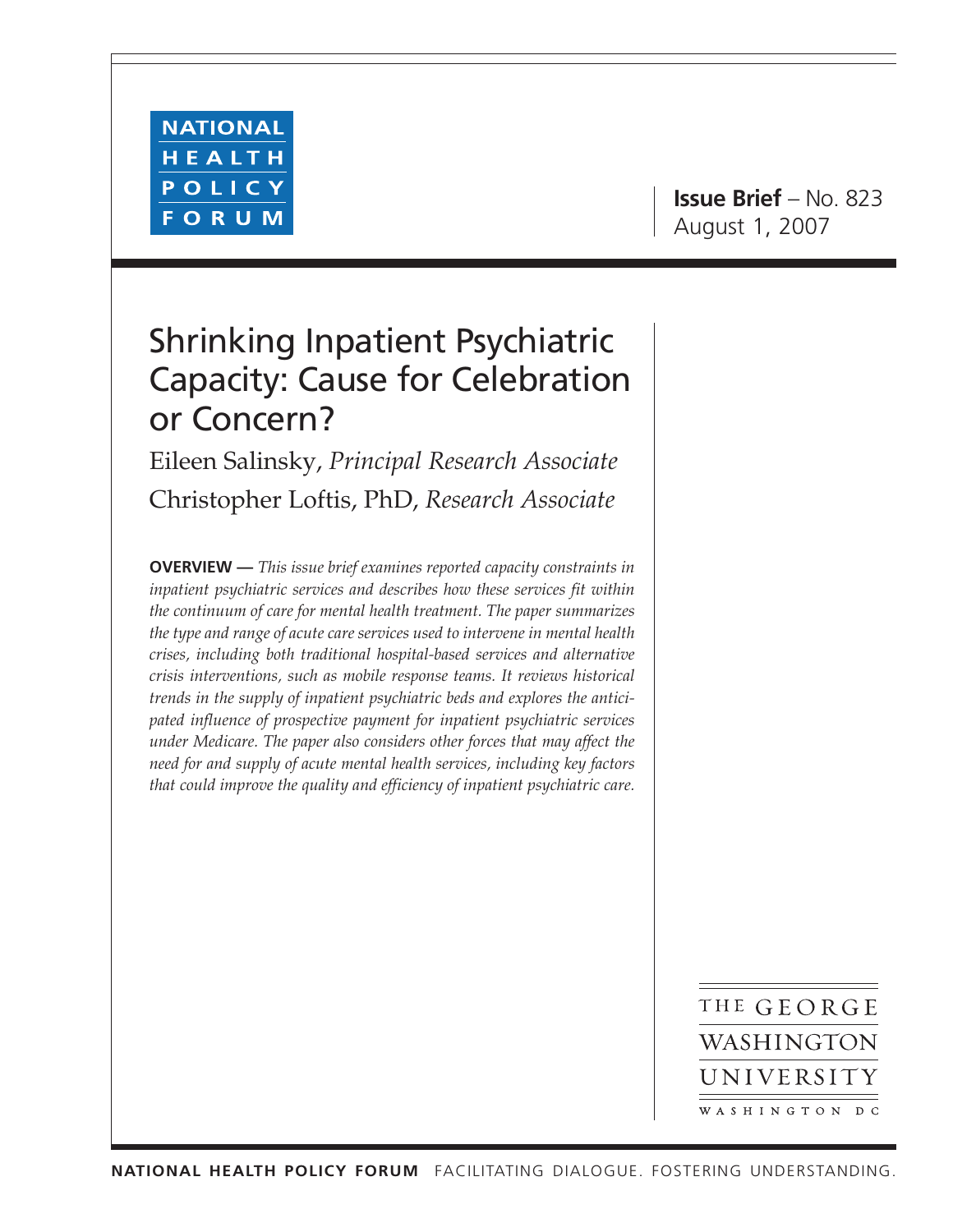# Shrinking Inpatient Psychiatric Capacity: Cause for Celebration or Concern?

The April 2007 tragedy at Virginia Tech, while unprecedented in terms of the number of lives lost in a mass shooting, is also sadly evocative of disturbing headlines from the past. Although it is very rare for people with mental disorders to be violent towards others, mental health crises do occur every day and too often result in harm to self or suicide. In 2004, over 32,000 people committed suicide in the United States, making it the 11th leading cause of death. $^1$  Tragedies that result from a failure to intervene effectively in an individual's mental health crisis are particularly appalling, as they are often preventable.

Multiple cultural, legal, and medical obstacles hinder crisis intervention, but gaps in mental health treatment capabilities are significant. The mental health system that exists today is widely perceived to be ineffective in both preventing mental health crises from developing and intervening in crises when they occur. As discussed in the report issued by the President's New Freedom Commission on Mental Health,<sup>2</sup> disjointed policies and reforms of the past have converged to create the "patchwork relic" that is the current mental health system. Understandably, the commission focused the bulk of its work "upstream"—identifying the changes that are needed to ensure that as few people as possible ever experience a mental health crisis. The commission concluded that the "nation must replace unnecessary institutional care with effective, efficient community services that people can count on" and articulated a vision for what a consumer- and familycentered system of care would look like.

Institution-based treatment resources are, in fact, contracting, but this reduction in inpatient psychiatric services is not being balanced by the development of strong, comprehensive community-based systems of care. The number of dedicated psychiatric hospital beds has dropped precipitously over the last decade, and many communities report serious constraints in inpatient psychiatric capacity. New outpatient models are being developed, but they have not been implemented at the scale necessary to compensate for the decrease in inpatient beds.

The commission recognized that acute care services are an essential part of the mental health care continuum and noted the inadequacy of these services in terms of both scope and availability. The commission's Subcommittee on Acute Care documented the shortage of acute care capacity as a growing problem nationally.3 Given the historical reliance on inpatient

**National Health Policy Forum** Facilitating dialogue. Fostering understanding.

2131 K Street NW, Suite 500 Washington DC 20037

202/872-1390 202/862-9837 [fax] nhpf@gwu.edu [e-mail] www.nhpf.org [web]

**Judith Miller Jones** *Director*

**Sally Coberly** *Deputy Director*

**Monique Martineau** *Publications Director*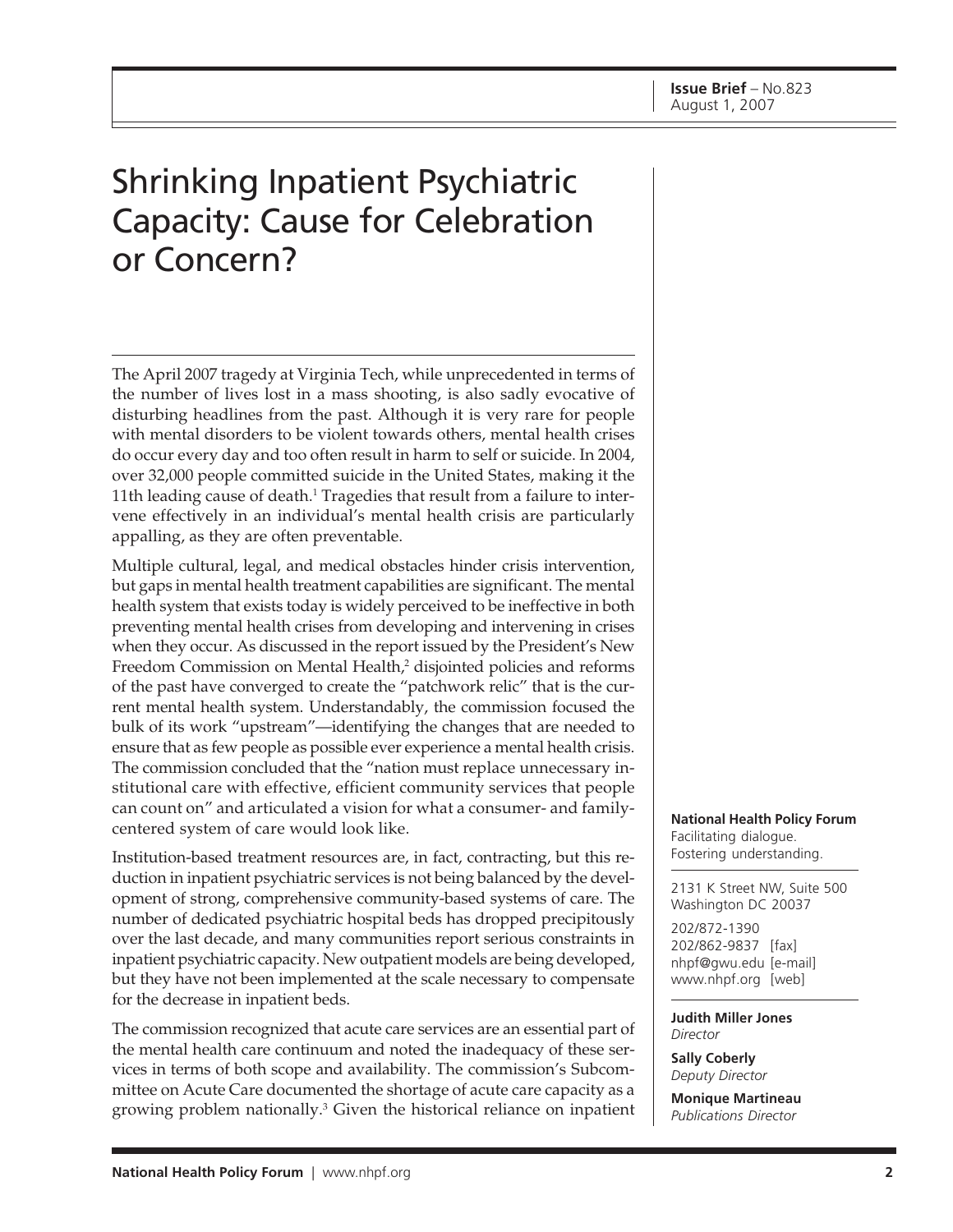services, some consumer advocates have been rather reluctant to emphasize acknowledged deficiencies in hospital-based psychiatric capacity. Many advocates fear that policy attention to inpatient psychiatric services will only detract from the challenging task of developing a system of care that is directed at prevention, early intervention, and community-based services. However, even if such a system were in place today, people with mental disorders would continue to experience crises that warrant intervention.

This paper presents information on the decreasing supply of acute mental health services, describes the forces that have led to this trend, and identifies proposals that have been made to address perceived inadequacies. This narrow emphasis is not intended to imply that expansion of acute mental health services merits priority over the development of a more robust system of community-based care. In addition, the paper does not address how training and models of professional practice influence provision of acute care services. A comprehensive analysis of existing mental health system service capacity, while worthwhile, is beyond the scope of this issue brief. The following focuses on important changes in acute mental health capacity and discusses the influence of federal policy, particularly Medicaid and Medicare reimbursement, on these services.

## **WHAT IS ACUTE MENTAL HEALTH CARE?**

Acute mental health care can be broadly defined as a short-term response to the urgent needs of an individual experiencing a mental health crisis. The specific behaviors and conditions constituting a mental health crisis are open to interpretation, by individuals and mental health professional alike. Generally speaking, a danger of suicide, harm to self due to intentional acts or impaired self-care, or harm to others is commonly used to identify a person's need for acute care services. These services ideally include assessment and short-term interventions to defuse the immediate crisis, along with treatment planning to provide referrals for follow-on monitoring and, possibly, additional treatment. It is important to note that many people with mental disorders never experience a mental health crisis necessitating acute services.

Acute mental health services have traditionally been provided in inpatient hospital settings, hospital emergency departments (EDs), and other urgent care facilities. Recently, alternative forms of effective crisis intervention (such as mobile crisis units and crisis intervention in residential programs) have been developed that do not require 24-hour medical supervision in an institutional setting. Some consumer-driven services do not rely primarily on mental health care providers but rather support consumers and their families in managing their own psychiatric symptoms.

However, these nontraditional forms of acute care are not widely available, and most communities continue to rely heavily on hospital-based psychiatric services to intervene in mental health crises. For the purposes of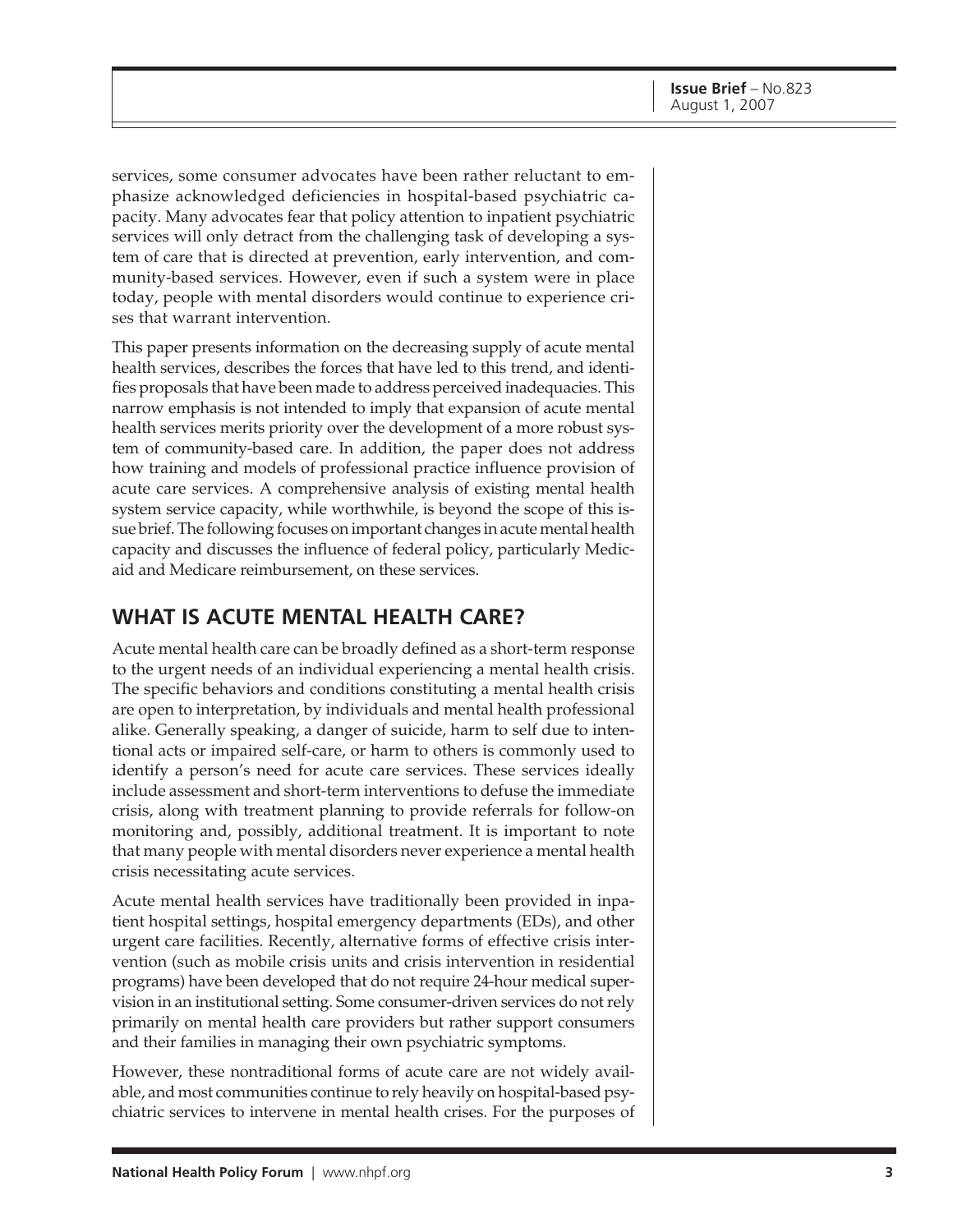this paper, "acute care" refers broadly to crisis intervention services that can be provided in either an inpatient or an outpatient setting. Nonetheless, given that hospitals continue to be the dominant and most widely studied setting for acute mental health care, much of the discussion focuses on inpatient psychiatric services.

Acute mental health treatment differs from acute care for general medical/ surgical cases in a number of ways. Over 85 percent of the costs of inpatient psychiatric care are captured by the routine costs of staffing the unit in which psychiatric patients are placed. In general, inpatient psychiatric patients do not use a large amount of ancillary services, such as laboratory, imaging services, telemetry, and operating room suites.4

The critical danger facing patients in mental health crisis is typically the

risk that their behavior will result in harm (rather than organ or metabolic failure). Therefore, providing the appropriate level of supervision and behavioral management to minimize this risk is an important component of acute psychiatric care. Diagnostic workups of psychiatric cases generally do not rely on capital-intensive technologies; rather, they involve expert interpretation of symptoms, patient interviews, and medical records. Care may also include treatment for medical comorbidities, such as wound care, orthopedic services, or cardiac care. These comorbidities may be linked to injuries sustained during the crisis episode or may reflect preexisting conditions.

Acute care services are often the first and, in some cases, the only type of care people with mental disorders access. However, individuals with persistent serious mental illness (SMI)—about 5 percent of the population<sup>5</sup> often experience mental health crises recurrently and are particularly likely to use inpatient psychiatric services. Persons with SMI are particularly vulnerable to experiencing a mental health crisis when their chronic mental disorders are exacerbated by co-occurring health issues or other personal problems, such as insufficient financial resources, interpersonal conflict, social isolation, or housing instability.

Sometimes referred to as "frequent flyers," these more vulnerable patients are heavy users of inpatient psychiatric and ED services, but the clinical and social circumstances of persons experiencing a mental health crisis can

#### **Involuntary Treatment**

While many patients may accept acute psychiatric services voluntarily, some refuse care and may be compelled to remain in the custody of health care providers against

their will. Legal standards for involuntary commitment to inpatient facilities for acute mental health care typically rest on demonstrating an immediate danger of serious harm to self or others. Once committed to an inpatient facility, patients may still refuse treatment, such as medication. Legal standards for compulsory treatment, which vary across states, usually hinge on determining a patient's competency to make treatment decisions in his or her own self-interest. States have applied varying standards for compulsory treatment and have allowed "outpatient commitment" when a patient is assessed to be gravely disabled by mental illness or there is potential for a patient's condition to deteriorate absent treatment. The legal framework for outpatient commitment, in terms of relevant state statutes and case law, is not as well developed as the law used to guide judicial decisions regarding inpatient commitment. These differences may contribute, in part, to the continued reliance on inpatient psychiatric services to deliver acute mental health care.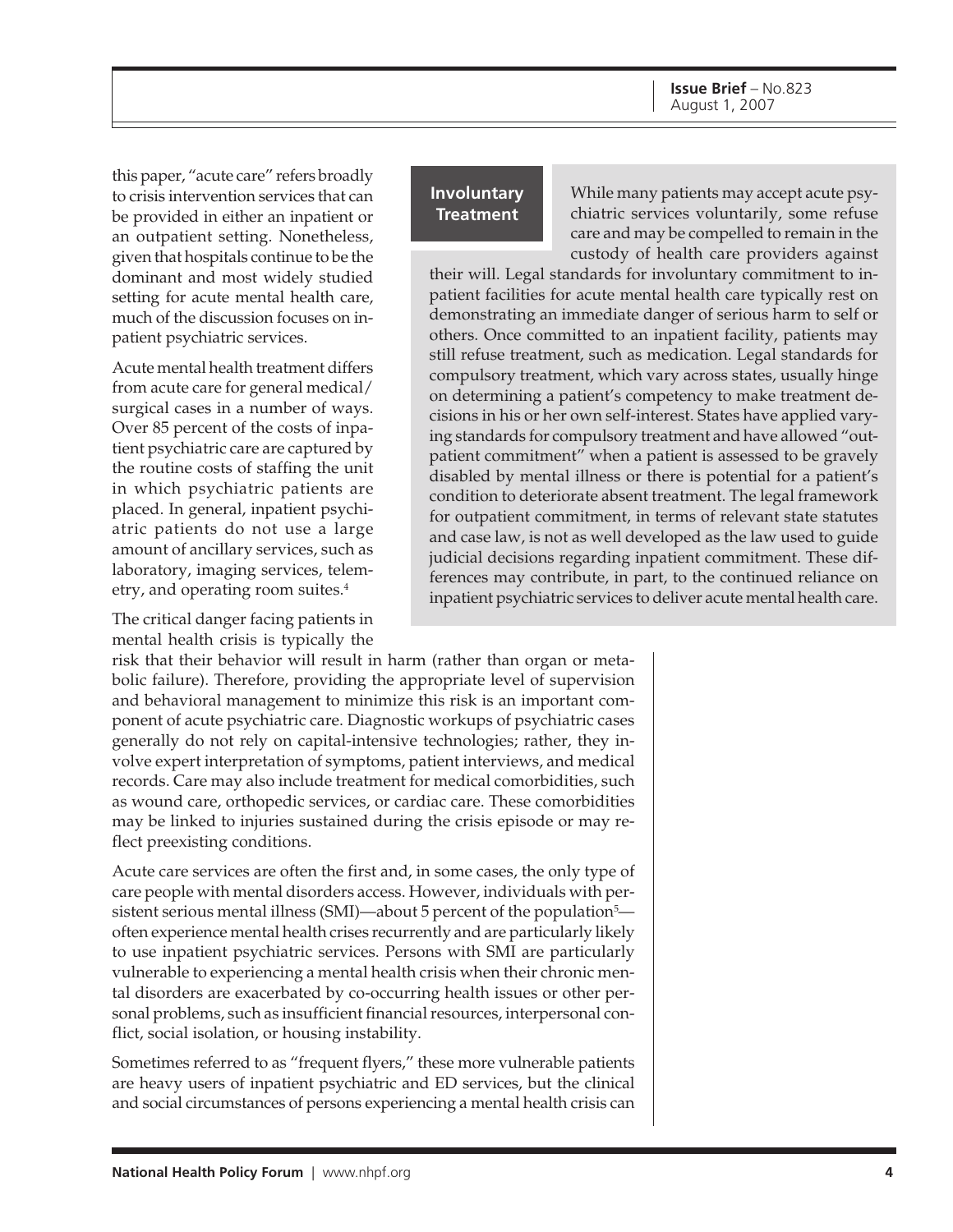**Issue Brief** – No.823 August 1, 2007

vary widely; these differences can influence whether, how, where, and what type of acute mental health services are used. Examples of cases requiring acute mental health care include a mother who is suicidal after the recent death of a child, a depressed senior citizen who has stopped all self-care activities after the loss of a spouse, a returning veteran failing to recognize heart palpitations as a symptom of post-traumatic stress disorder, a teen who has overdosed on illegal drugs, and a homeless man who is psychotic, hearing voices, and threatening to kill himself. Such cases can present quite differently, with the need for acute treatment varying significantly.



*Source: Agency for Healthcare Research and Quality, "Care of Adults with Mental Health and Substance Abuse Disorders in U.S. Community Hospitals, 2004," HCUP Fact Book #10, 2007; available at www.ahrq.gov/data/hcup/factbk10/factbk10.pdf.*

Most psychiatric hospital stays are for depression or some other form of mood disorder, schizophrenia or other psychoses, and/or substance abuse. Although approximately one-quarter of psychiatric hospitalizations identify substance abuse as the principal diagnosis, many people hospitalized for other types of mental disorders also have co-occurring substance abuse problems. Over one-half of patients hospitalized for psychiatric care in general hospitals have a substance abuse problem (Figure 1).

The acute service needs of psychiatric patients depend on a wide variety of factors that, while influenced by diagnosis, may be affected to a greater extent by the severity and duration of the disorder, the patient's receptivity to treatment, existing comorbidities, and the extent to which patients have necessary social supports to promote treatment compliance. In reality, the actual acute care services individuals receive may be dictated less by their needs and more by the availability of those services within the community in which they live and their ability to pay for those services, either directly or through public or private health insurance.

### **TRENDS IN INPATIENT PSYCHIATRIC CAPACITY**

Capacity for inpatient psychiatric services, the most widely available form of acute mental health care, has declined dramatically over the last four decades and bed supply has shifted across service providers. Inpatient psychiatric services can be delivered in a variety of settings, including public mental hospitals, private freestanding psychiatric hospitals, and psychiatric units within general hospitals. Increasingly, inpatient psychiatric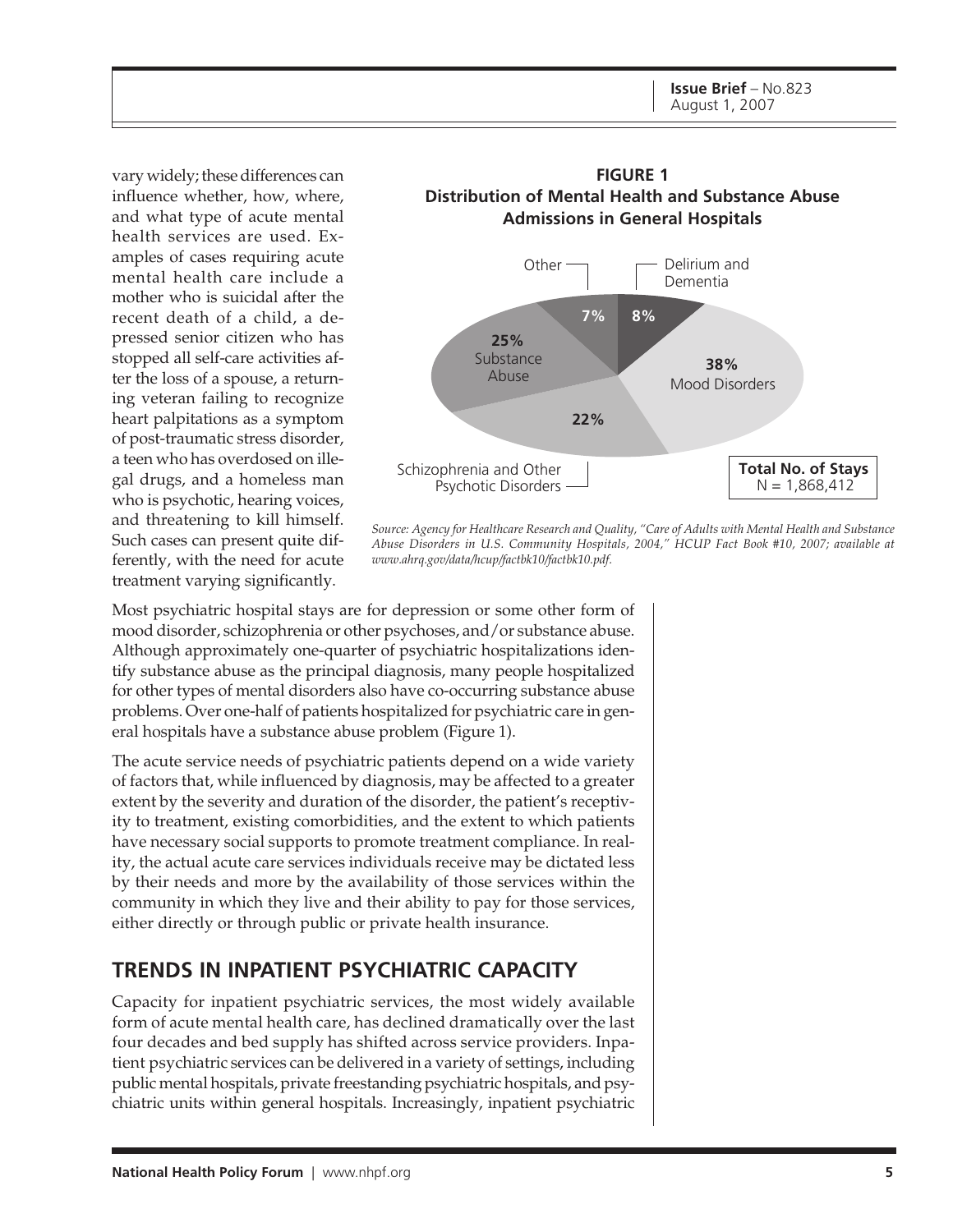services are also being delivered in nonspecialized medical/surgical beds located in general hospitals, commonly referred to as "scatter beds."6 Over time, the availability and interchangeability of different types of inpatient psychiatric beds have varied considerably (Figure 2).

Downsizing by state- and county-run mental hospitals is the primary reason for the large decrease observed in the total number of dedicated inpatient psychiatric beds. In 1970, there were approximately 524,878 psychiatric beds in the United States, with about 80 percent of these beds provided by state or county mental hospitals. By 2002, the total number of psychiatric beds had declined to 211,199, with over 68 percent of inpatient capacity provided by the private sector. Private-sector capacity grew



*Source: Daniel J. Foley* et al.*, "Highlights of Organized Mental Health Services in 2002 and Major National and State Trends," in Center for Mental Health Services,* Mental Health, United States 2004*, Ronald W. Manderscheid and Joyce T. Berry, Eds., DHHS pub. no. (SMA)-06-4195 (Rockville, MD:. Substance Abuse and Mental Health Services Administration, 2006), table 19.2, chap. 19, p. 203; available at http://download.ncadi.samhsa.gov/ken/pdf/SMA06-4195/ CMHS\_MHUS\_2004.pdf.*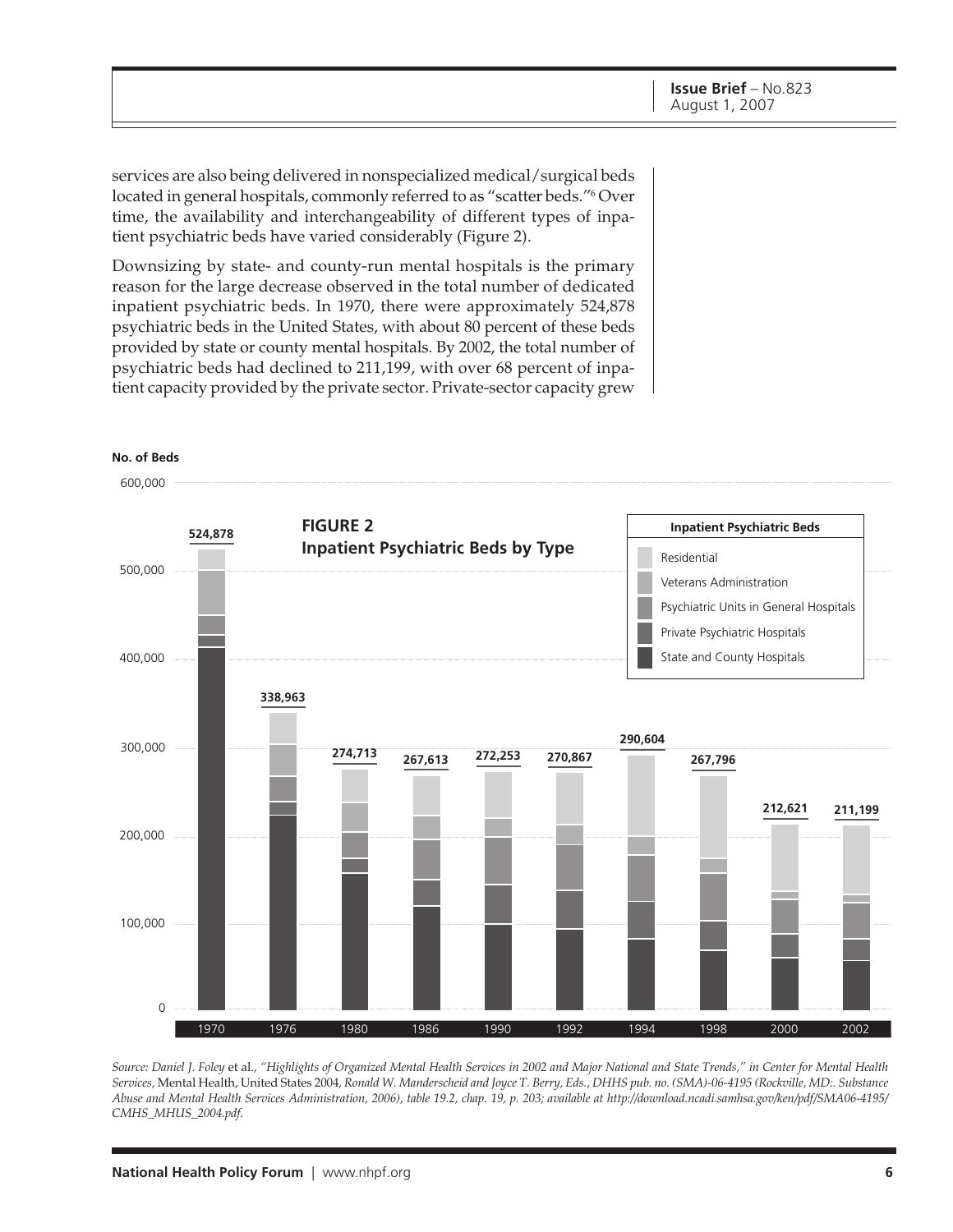considerably between 1970 and the 1990s, partially offsetting contractions in the public sector. However, since the mid-1990s, private-sector closures have added to the continuing decline in public inpatient psychiatric beds. These trends have led to capacity levels for inpatient psychiatric services that are now significantly lower than they had been throughout the 1980s and much of the 1990s.7

#### **Public Mental Hospitals**

Much of the decrease in state- and county-run psychiatric beds was precipitated by a shift away from institutional, long-term, custodial care for persons with severe and persistent

#### **The IMD Exclusion**

When Medicaid was enacted in 1965, Congress barred federal contributions for any care delivered in certain institutions that fall within the definition of an "institution for mental

diseases" (IMD). The ban was intended to prevent states from supplanting resources that had historically been dedicated to supporting persons with mental illness in state and local mental hospitals. An institution for mental disease is defined as "a hospital, nursing facility, or other institution of more than 16 beds that is primarily engaged in the provision of diagnostic services, treatment, or care of persons with mental diseases, including medical attention, nursing care, and related services." The exclusion applies only to persons between the ages of 22 and 64. IMD residents 65 and older have been exempted from the exclusion since Medicaid was enacted, and state Medicaid plans have had the option of exempting those under the age of 22 since 1972.

mental illness. A variety of forces drove the "deinstitutionalization" movement that began in the 1960s, accelerated during the 1970s, and continues today. Scandals over the inhumane conditions within many facilities, patient advocacy efforts, evolving treatment techniques (including new psychotropic pharmaceutical agents), and budgetary pressures converged to prompt the discharge of psychiatric patients residing in institutions into community settings. When Medicaid was enacted in 1965, the program excluded "institutions for mental diseases" (IMDs) from reimbursement, which intensified states' financial incentives to move patients out of public psychiatric hospitals. Between 1965 and 1990, the resident population of public mental hospitals dropped from approximately 500,000 to less than 100,000.8 On any given day, this resident population included a mix of longstay and short-stay acute patients.

It is difficult to characterize precisely how the significant decline in public psychiatric beds affected acute psychiatric capacity. States were initially slow to close public mental hospitals entirely, preferring instead to reduce beds and census levels. Arguably, acute-care capacity initially increased in these facilities as more long-term patients were discharged to live in the community, nursing homes, and other types of facilities—freeing beds for short-term stays. At the same time, the demand for acute services increased, since the discharged high-risk patients, particularly vulnerable to mental health crises, often found themselves in settings where they lacked adequate access to the outpatient services they needed.

More recent developments have likely served to reduce the acute care capacity available from public mental hospitals. Following the rapid deinstitutionalization of resident patients in the 1960s and 1970s, some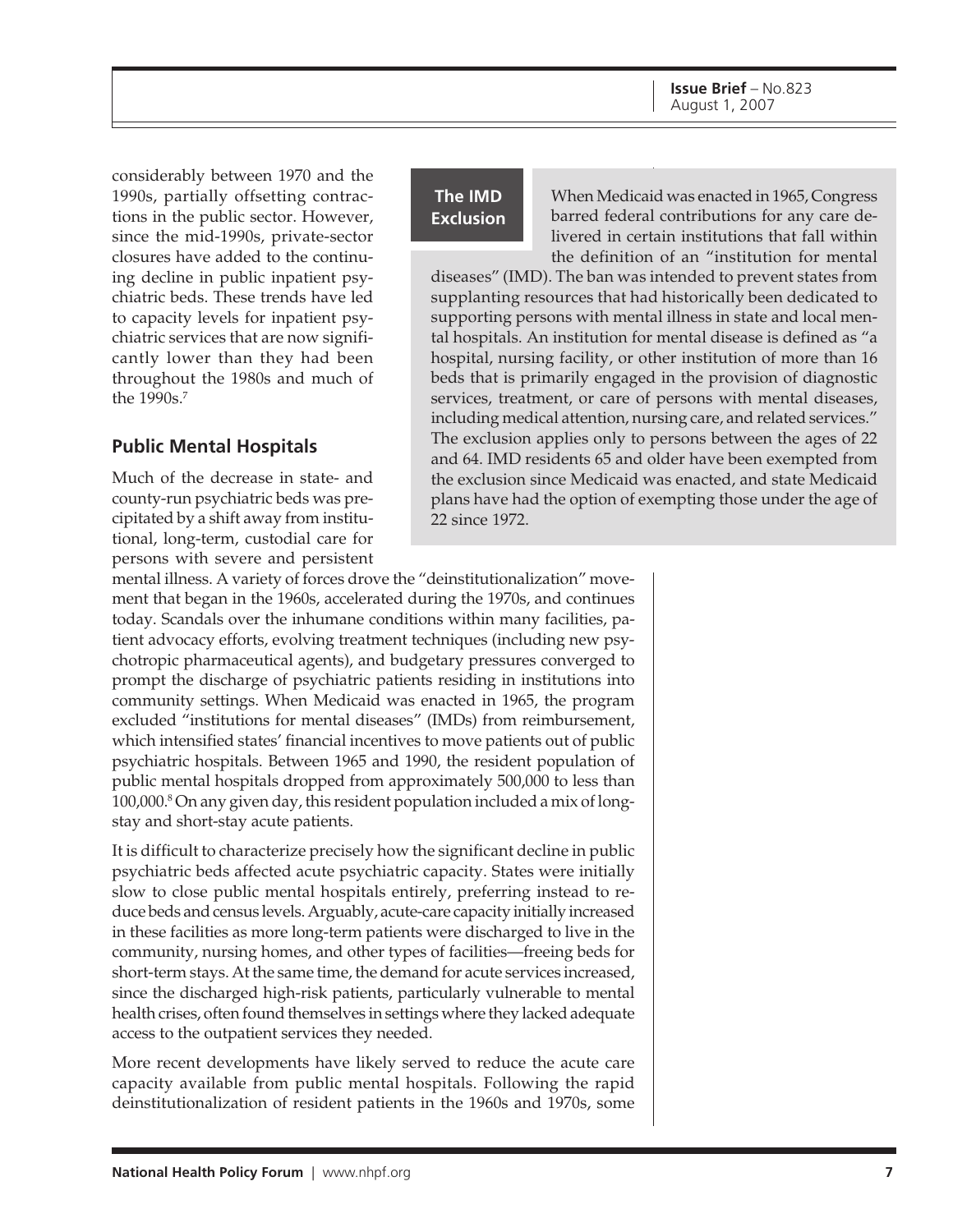long-term care services continued to be provided by public psychiatric hospitals (particularly for forensic purposes). However, by the early 1980s, these facilities became primarily acute care sites in many states. In other states, public hospitals were closed to all but long-stay patients. Closures of public psychiatric facilities became more common in the 1990s, and bed closures within facilities continued at a steady but slower rate as a result of tightening state budgets and increasing reliance on Medicaid to fund mental health services. These more recent closures likely represent a decrease in acute, not long-term, capacity. However, state and local mental hospitals rarely designate beds for short-term or longterm use, making it difficult to accurately determine acute capacity levels in public institutions.

#### **Private Psychiatric Hospitals and General Hospitals**

The dramatic decline of psychiatric (primarily long-term care) beds in public mental hospitals over the last 40 years tends to obscure more subtle changes in private inpatient psychiatric capacity during this period. Given the historic focus of private psychiatric hospitals and general hospitals on short-term, acute treatment rather than custodial care, capacity in these institutions was less directly affected by the movement to deinstitutionalize psychiatric residents from long-term care mental hospitals. In fact, the demand for acute services stimulated by the needs of these former residents of government psychiatric hospitals, combined with increasingly generous inpatient psychiatric coverage through Medicare, Medicaid, and private insurers, likely precipitated an initial increase in the supply of private psychiatric beds.

Over time, policy changes have significantly influenced private-sector decisions to both expand and (more recently) contract inpatient psychiatric capacity. While acute care capacity levels in private, freestanding psychiatric hospitals and psychiatric units of general hospitals rose steadily between 1970 and 1980, expansion accelerated significantly between 1980 and 1990. This spike in private-sector capacity can be attributed to a confluence of factors, including the following:

■ **Relaxation of certificate of need (CON) requirements** — As states began to loosen or eliminate CON laws that had required hospitals to obtain regulatory approval prior to adding or expanding services, hospitals were able to increase psychiatric bed capacity without facing significant administrative and legal hurdles.

■ **Changes to Medicaid's IMD rule** — After rule changes in the early 1970s allowed Medicaid funds to be used for the care of children in psychiatric hospitals, many states decided to include this option in their state plans. This change created a new revenue stream for psychiatric hospitals that had generally been barred from receiving Medicaid dollars. Combined with expanding coverage for inpatient psychiatric services through commercial insurers, this change in Medicaid policy helped to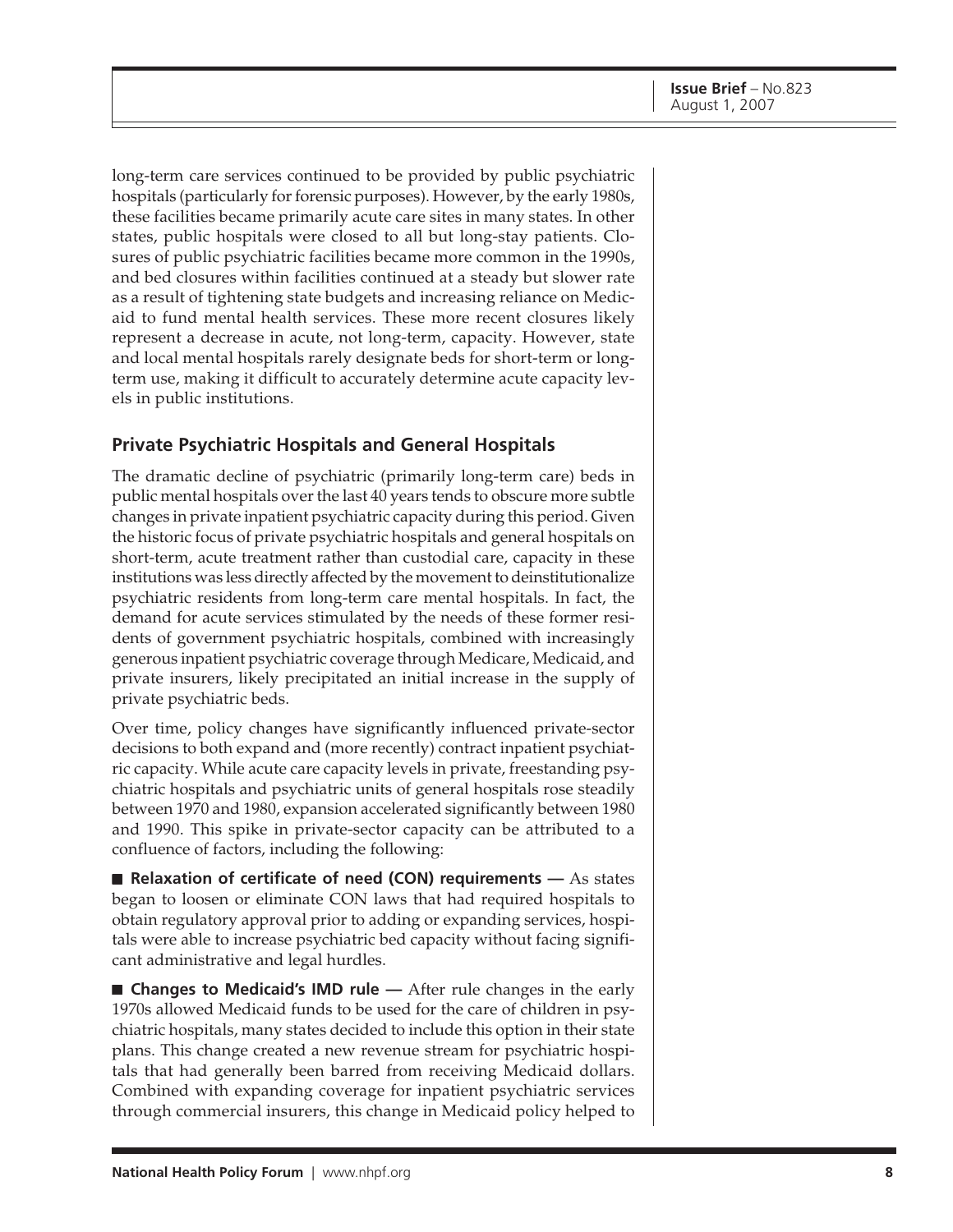fuel a significant expansion in the number of freestanding psychiatric hospitals. Between 1976 and 1992, approximately 300 new private (mostly for-profit) psychiatric hospitals were opened.9 As the for-profit psychiatric hospital industry grew, marketing to parents struggling to control "troublesome" children became more prevalent.<sup>10</sup> During this period, the increase in the use of inpatient psychiatric hospitalization for children was particularly striking. Among children hospitalized in short-stay institutions for psychiatric disorders, nearly one-quarter were hospitalized in for-profit psychiatric hospitals.

■ **Implementation of prospective payment under Medicare in 1983 —** When Medicare replaced cost-based reimbursement for hospital services with a prospective payment system (PPS), psychiatric services (in

both freestanding psychiatric hospitals and dedicated units of general hospitals) were exempted. As hospital-wide length-of-stay averages and occupancy levels dropped, many general hospitals opened psychiatric units to boost census and revenue. The cost-based reimbursement mechanism established for PPS-exempt services tended to favor new units and facilities and likely contributed to the expansion in the number of private psychiatric hospitals and dedicated units. Lengths of stay for psychiatric admissions declined, but numbers of admissions increased.<sup>11</sup>

Private inpatient psychiatric capacity held relatively stable during the early 1990s but began to decline sharply as financial incentives shifted. Increased managed care penetration in Medicaid and among commercial insurers; reductions in third-party payment rates, followed by increases in utilization management; and declining growth in Medicare reimbursement rates led many inpatient psychiatric service providers to close or reduce capacity levels.

**Evolution of Cost-Based Payment for Inpatient Psychiatric Services under Medicare**

**TEFRA —** When Medicare established inpatient prospective payment for most types of hospital care in 1983, inpatient psychiatric services were exempted and continued to be reimbursed un-

der rules established by the Tax Equity and Fiscal Responsibility Act of 1982 (TEFRA). Psychiatric facilities were exempted from PPS because diagnosis (the basis for PPS payment methodology) did not provide an accurate prediction of resource use by psychiatric patients and failed to capture variations observed in costs and lengths of stay.

TEFRA established both facility-specific baseline payment rates (based on an individual facility's actual average cost per discharge) and target rates for cost increases based on update factors set in legislation. Exempt providers were paid their actual costs per discharge, provided these costs did not exceed their target rate, and were given bonus payments if costs fell below target and some relief payments if costs exceeded target.

**BBA —** The Balanced Budget Act of 1997 (BBA) modified TEFRA rules in a number of important ways. A national payment cap was established (set at the 75th percentile of the distribution of target amounts for all psychiatric facilities in fiscal year 1996) and inflated to the current year using an annual update factor. Each facility's payment was limited to the lesser of its target or the national cap amount. New providers' baseline costs were limited to 110 percent of the median target amount of all established providers, with geographic wage and annual inflation adjustments. A variable, provider-specific formula to update target amounts was also established, giving smaller update increases to providers whose costs were less than their targets.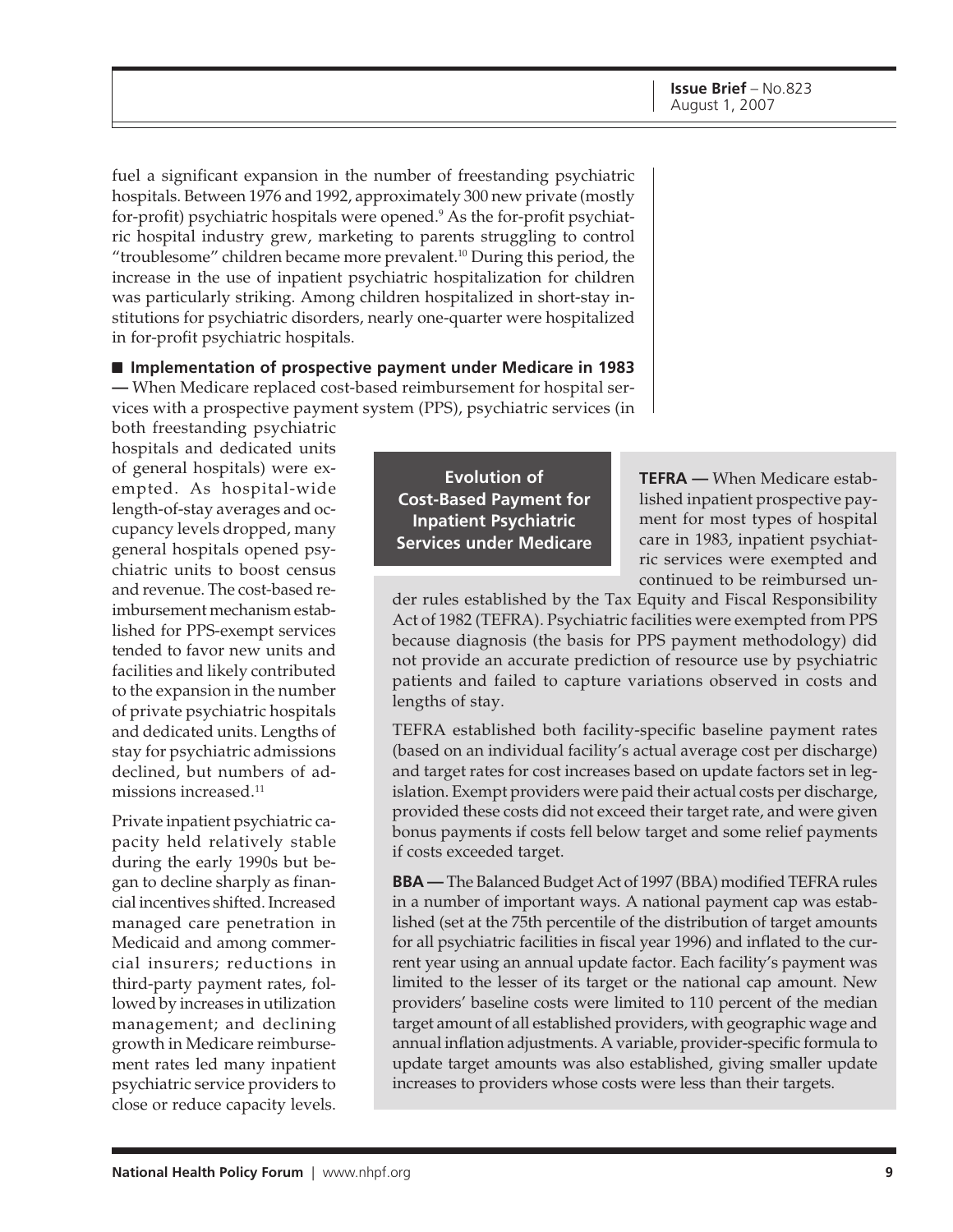This downsizing trend was initially evident among private psychiatric hospitals in the mid-1990s. General hospitals also began to close or reduce the size of psychiatric units in the late 1990s, partly as a result of these changing financial incentives. (Figure 3)

Complex factors beyond the direct profitability of psychiatric services have reportedly played important roles in general hospitals' decisions to eliminate dedicated psychiatric units. Although some would argue that psychiatric services are still profitable for hospitals, they may be less profitable than other inpatient services and represent an opportunity cost for hospital administrators. A variety of other issues, such as the purported unwillingness of psychiatrists to serve inpatients or provide on-call services in EDs and the impact of psychiatric cases on ED overcrowding, may also play a role in general hospitals' decisions to eliminate dedicated psychiatric units. The rationale behind hospital decisions to close psychiatric units is not well documented nor is the impact of such closures on hospital finances and utilization.

The burden of treating people with mental disorders in EDs is well established. Psychiatric patients remain in hospital EDs more than twice as long as other patients, with 42 percent spending nine or more hours in the emergency room, and staff have to spend twice as much time looking for beds for psychiatric patients as they do to find beds for nonpsychiatric patients.12 Figure 4 (next page) presents results from a cross-sectional study of EDs indicating that mental health–related visits increased 75 percent between 1992 and 2003.13 Survey data reveal that 60 percent of emergency



**FIGURE 3**

*Note: Values are imputed for years in which data were not collected.*

*Source: SAMHSA,* Mental Health, United States, 2004.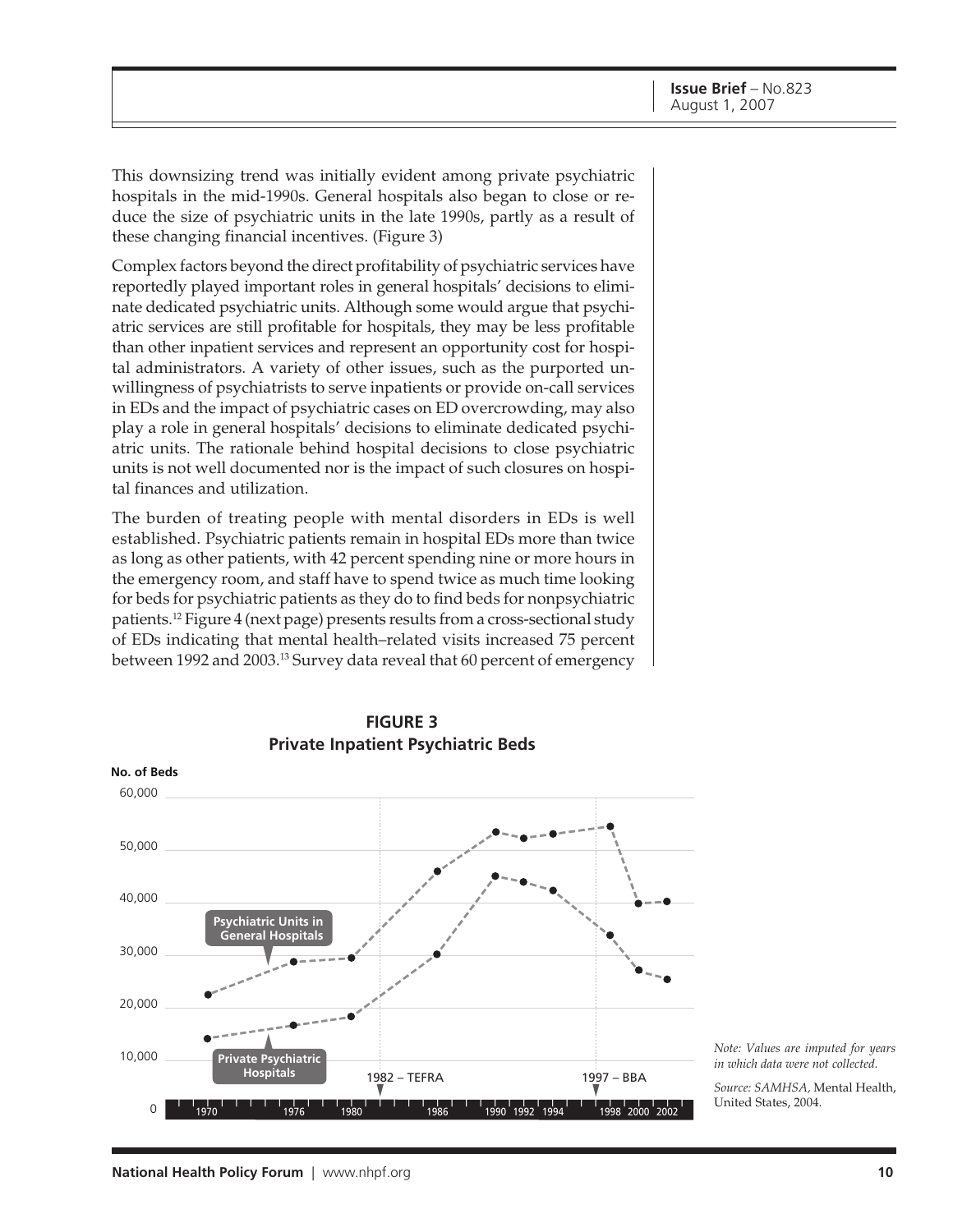physicians believe the upsurge in ED visits from individuals with mental illness is negatively affecting access to emergency medical care for all patients, causing longer wait times, fueling patient frustration, limiting the availability of hospital staff and decreasing the number of available ED beds.<sup>14</sup>

Available data suggest that psychiatric bed closures by private hospitals have continued, but the relationship between these closures and increasing ED use is uncertain. The American Hospital Association reports that the combined number of psychiatric beds in freestanding psychiatric hospitals and dedicated units of general hospitals has declined by an additional 3 percent since 2002 (the most recent year for which comparable, national data are available across all types of inpatient psychiatric beds). Most of this decline was due to a reduction of beds in general hospitals. Bed capacity in freestanding psychiatric hospitals, though down from the level reported in 2002, rebounded slightly in 2005.15

#### **"Other" Kinds of Psychiatric Beds**

While general hospitals have reduced psychiatric beds, they have reportedly increased the use of nonspecialized scatter beds to treat psychiatric patients. Although this trend is not well documented, some observers



#### **FIGURE 4 Emergency Department Visits for Mental Health Disorders**

*Source: Centers for Disease Control and Prevention,* Advance Data from Vital and Health Statistics, *nos. 245, 271, 275, 285, 293, 304, 313, 320, 326, 335, 340, 358, published 1993 through 2004; available at www.cdc.gov/nchs/products/pubs/pubd/ad/ad.htm.*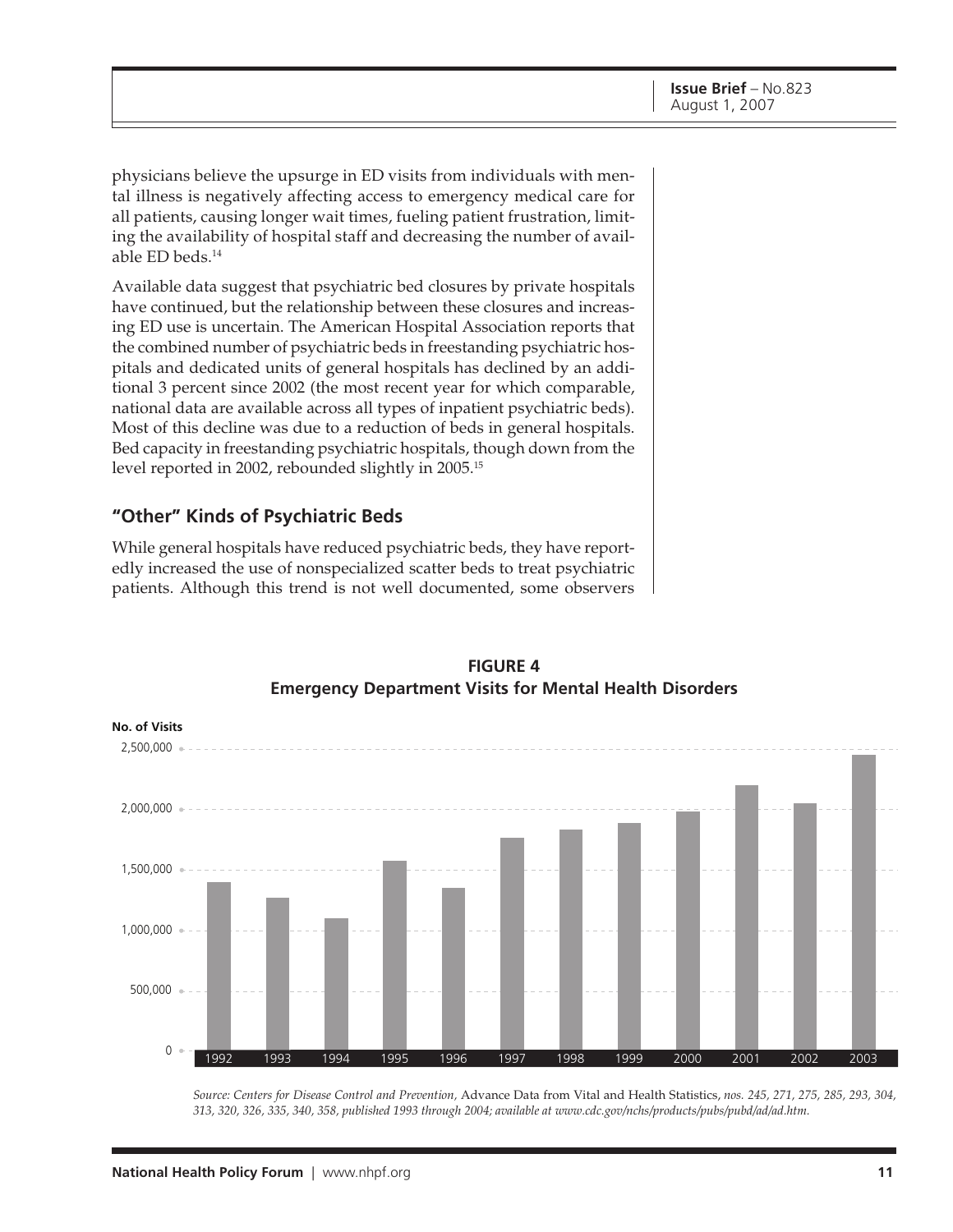have raised concerns about the growing use of scatter beds. Because these beds are not located in contained, locked units with high levels of security to regulate the access and egress of patients and visitors, these beds cannot be used for patients who are committed to an inpatient facility on an involuntary basis. Therefore, hospitals may be able to avoid serving difficult (and costly) patients by relying solely on scatter beds for the provision of psychiatric services. Because the nursing staff in general medical/ surgical units do not have specialized expertise in the unique treatment needs of psychiatric patients, some question whether the care delivered in scatter beds is comparable in quality to the care delivered in dedicated psychiatric units.

Other alternative forms of around-the-clock psychiatric services include residential treatment centers (RTCs) for children and partial hospitalization programs or day treatment for adults that incorporate a residential option. These facilities are sometimes viewed as hybrids between institutional and community settings and are not reimbursed in the same way as hospitals. It is unclear whether all of these programs provide the level of patient supervision required to truly meet acute care needs. However, these bed types are often included in efforts to monitor psychiatric bed capacity.

Capacity in these newer forms of 24-hour psychiatric care beds has more than tripled, rising from only 24,435 beds in 1970 to 78,967 beds in 2002.16 Although the number of RTC beds has risen steadily over this period, bed supply associated with partial hospitalization programs has fluctuated, in large part due to Medicare payment policy. After reimbursement for partial hospitalization programs under Medicare was explicitly authorized in 1987, capacity in these programs rose sharply, with bed supply more than doubling between 1992 and 1994. Fraud and abuse investigations revealed financial irregularities and quality of care concerns in a number of partial hospitalization programs.<sup>17</sup> Subsequent improvements in regulatory oversight were followed by a decrease in the number of residential beds available through these programs. $^{18}$ 

Newer forms of acute treatment "beds" have helped to offset the declines in inpatient hospital beds, but this increase has not been large enough to counterbalance the magnitude of reductions in inpatient psychiatric capacity. Between 1990 and 2002, the number of beds reportedly available through "other" facilities rose by 25,565, while bed supply from traditional inpatient psychiatric providers fell by 86,619.19

## **A CRISIS IN CRISIS INTERVENTION SERVICES?**

Anecdotal reports suggest that inpatient psychiatric capacity is becoming severely constrained in many communities and that more locales are beginning to experience this problem, although the magnitude of the shortage is not well documented. A 2006 survey of state mental health authorities revealed that over 80 percent of the states are reporting a shortage in psychiatric beds; 34 states report a shortage of acute care beds, 16 states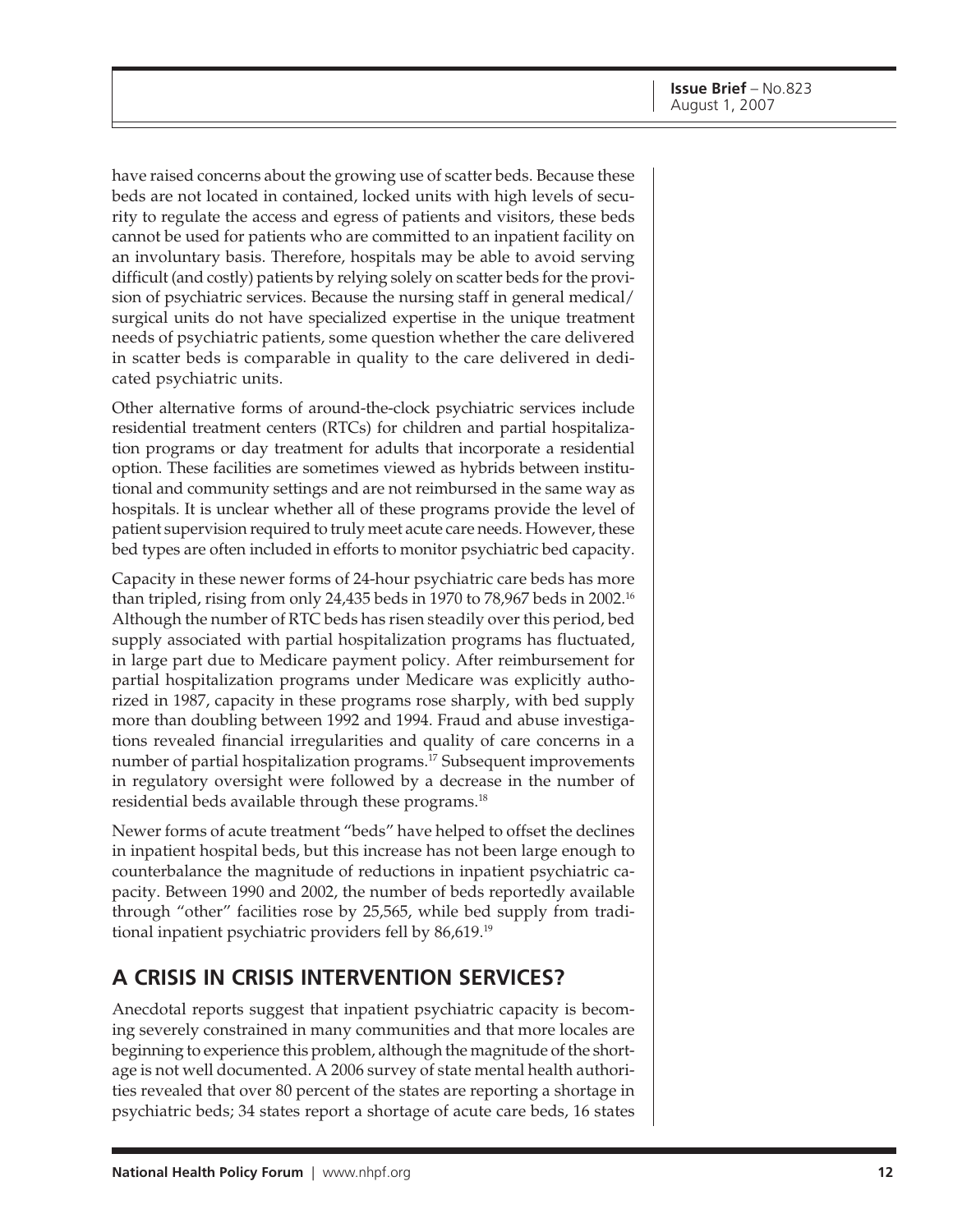report a shortage of long-term care beds, and 24 states report a shortage of forensic beds.20 As a result, 27 states report longer waiting lists for inpatient psychiatric services and 14 states are struggling with overcrowding in public psychiatric facilities. The American Psychiatric Association has called the inpatient psychiatric delivery system "fragile and beset by problems."21

Reports of long wait times to find inpatient placements for psychiatric patients and of increased reliance on jails to address persons in mental health crisis are becoming increasingly common. Police are often dispatched to respond to 911 calls re-

garding persons in mental health crisis and traditionally have taken people into custody if harm to self or others appears imminent. Depending on the circumstances, officers may place these individuals under criminal arrest or escort them

# **Reports of long wait times to find inpatient placements for psychiatric patients and of increased reliance on jails to address persons in mental health crisis are becoming increasingly common.**

to the hospital emergency room until admission to a secure bed can be made. Across the country, police officers are reporting longer times spent in hospital emergency rooms while waiting for a bed to be found for persons in custody, as well as increased incarceration rates as officers seek to avoid the time delays associated with hospital-based services.

Although there appears to be widespread consensus that current capacity levels for acute psychiatric services are inadequate, the need for additional inpatient psychiatric beds is unclear. The President's New Freedom Commission on Mental Health Subcommittee on Acute Care<sup>22</sup> notes that "in some communities, the shortage of acute care beds has risen to crisis proportions. Too often, budget shortfalls have reduced funding for other essential community mental health services, consequently increasing the demand for already limited inpatient care as an alternative." This statement reflects the tensions inherent in responding to the prevailing shortage of inpatient psychiatric beds. Advocates for persons with mental illness argue that perceptions of inpatient psychiatric bed shortages are distorted by inadequate funding for high-quality outpatient treatment and community-based forms of crisis intervention, resulting in unnecessarily high, or inflated, demand for inpatient psychiatric care. Evidence supports the belief that comprehensive and appropriately intensive outpatient services provide better health outcomes than inpatient treatment and reduce the demand for psychiatric hospitalization.<sup>23</sup> Many advocates believe that if ambulatory services were adequately funded and more easily accessible, demand for inpatient psychiatric hospitalization would decrease and obviate the need for additional inpatient bed capacity.

Community-based forms of crisis intervention, such as assertive community treatment and mobile crisis response teams, have been found to be highly effective and cost-efficient relative to inpatient-based acute treatment. Mobile crisis response services are often provided through collaborative arrangements between local mental health authorities and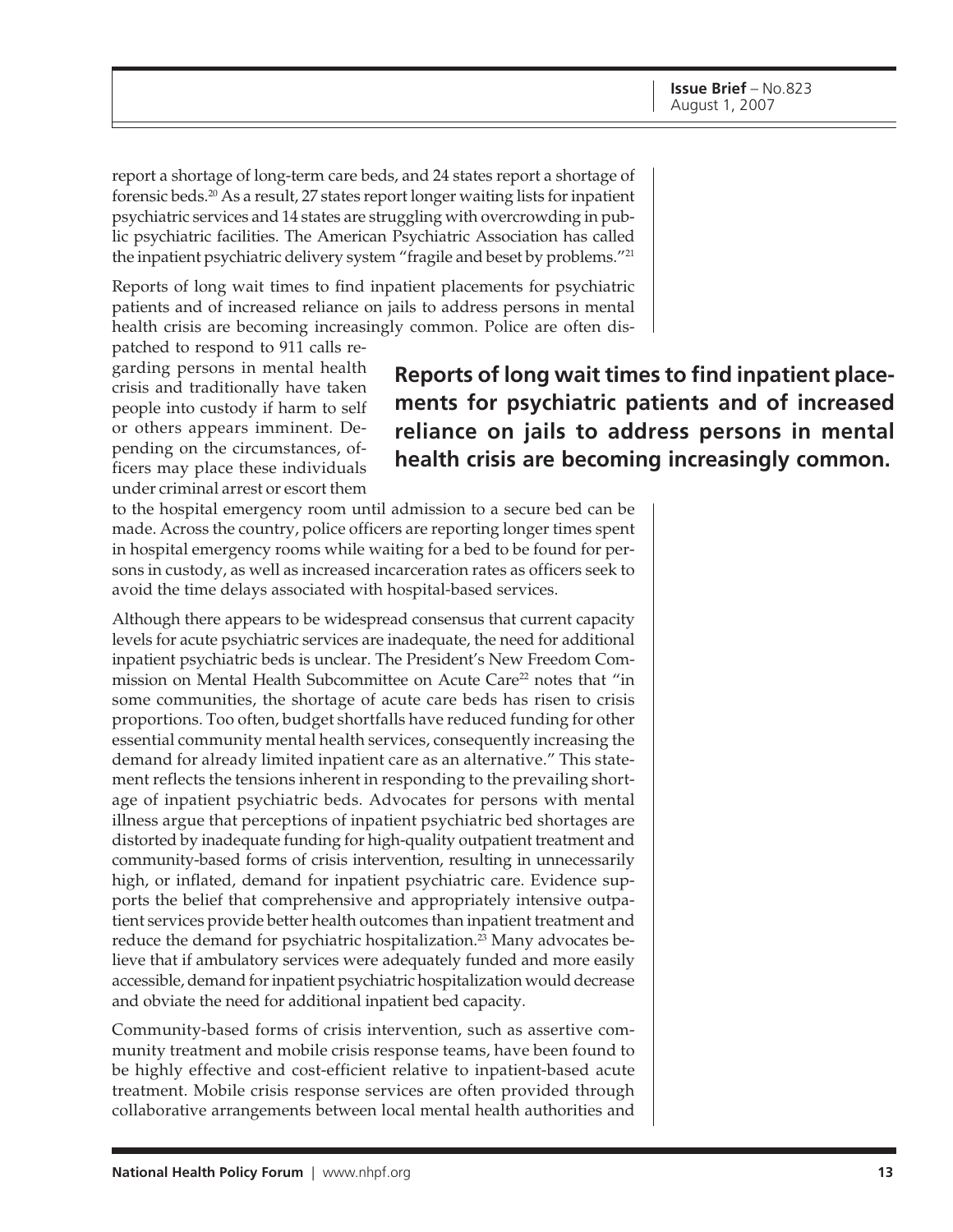police departments. Mobile crisis teams include trained mental health professionals who can relieve first responders at the call site, evaluate and frequently stabilize the person in crisis, and triage to community-based services for follow-up treatment. Where implemented, mobile crisis response has been found to produce lower hospitalization rates than those resulting from ED-based interventions<sup>24</sup> and to minimize the amount of time police officers must spend intervening in mental crises.<sup>25</sup> Small-scale studies have also found acute care services delivered through residential programs to be both less costly than and as effective as psychiatric hospitalization.26 However, since it is likely that such programs vary considerably in terms of quality and intensity of services, it is difficult to generalize from available research.

Alternative forms of crisis intervention and intensive outpatient treatment do not appear to be widely accessible, largely as a result of funding limitations. Reimbursement constraints appear to have hampered the growth of community-based mental health services capacity. Often, public mental health agencies are the only providers of such services, and capacity levels are subject to budgetary limitations at the state and local level.

Despite these perceptions, capacity levels for alternative forms of crisis intervention have not been well documented. Unlike hospital beds, the capacities of community-based crisis intervention modalities are somewhat hard to gauge, very little information on the magnitude or quality of these service offerings is collected nationally, and regulatory oversight is very limited. The scope, staffing, and protocols of these programs vary substantially, further complicating efforts to develop national data.

#### **ACUTE MENTAL HEALTH SERVICES IN THE 21ST CENTURY: CRYSTAL BALL**

Financing and regulatory policies are likely to play a pivotal role in influencing the capacity of both outpatient and inpatient psychiatric services. Growth (or downsizing) in one sector will likely influence the utilization, financial viability, and capacity of the other. But the nature of this dynamic is hard to predict. Ideally, policies regarding inpatient and outpatient services would be considered in tandem to recognize this interplay and achieve a strategic balance of resource investment.

#### **Impact of Inpatient Psychiatric Facility PPS**

It is unclear whether recent changes to Medicare payment policy for inpatient psychiatric services will compound or mitigate psychiatric bed shortages. In January 2005, Medicare began paying for inpatient psychiatric services on a prospective basis, ending the 22-year PPS exemption that had applied to psychiatric facilities. Efforts to develop a diagnosis-based PPS for psychiatric facilities have been fraught with difficulty, leading to a three-year delay to the October 2002 implementation deadline set in the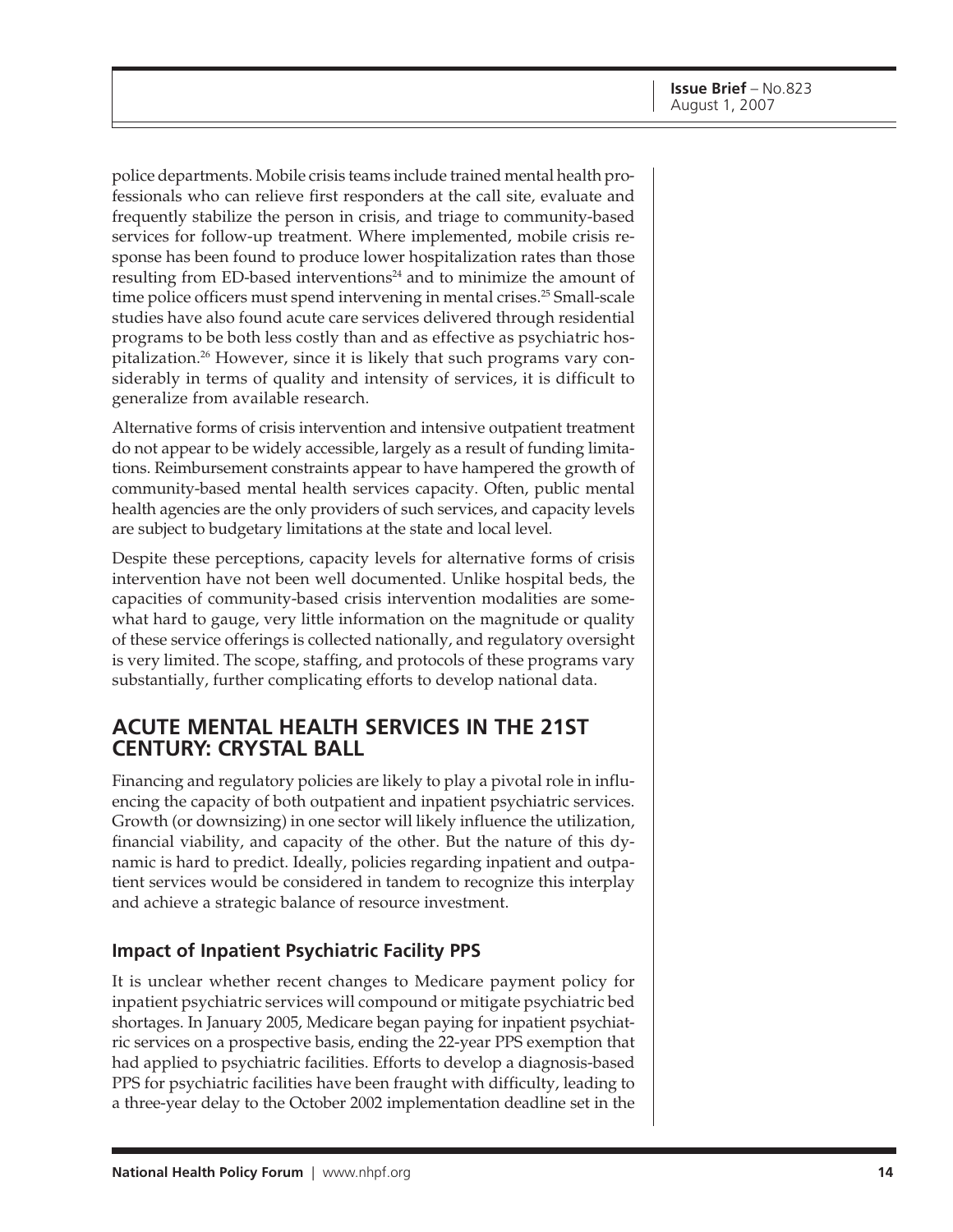Balanced Budget Refinement Act of 1999. For many of the same reasons that psychiatric services were exempted from inpatient PPS in 1983, a psychiatric patient classification system based solely on diagnosis poorly predicts the influence of case mix differences on variation in costs.

The PPS methodology ultimately developed for inpatient psychiatric facilities (IPF-PPS) set a prospective per diem base payment rate with payment amounts for each case adjusted for (i) patient characteristics age, principal diagnosis (coded by diagnosis-related group, or DRG), select comorbidities, length of stay (recognizing the higher costs incurred

in the early days of a psychiatric stay and the higher first-day costs associated with the operation of a full-service emergency room), and use of electroconvulsive therapy—and (ii) facility characteristics—rural location, teaching status, geographic wage index, and cost of living adjustments for

# **Psychiatric providers are cautiously monitoring the effect of IPF-PPS on an industry that has experienced significant fluctuation in inpatient psychiatric capacity over the past two decades.**

Alaska and Hawaii. Outlier payments were made available for highcost cases. A three-year blended transition period was established, with a stop-loss provision during the transition guaranteeing an average payment per case no less than 70 percent of the payment amount under TEFRA (the Tax Equity and Fiscal Responsibility Act of 1982). Full transition to the IPF-PPS payment methodology and elimination of stoploss protections is slated for 2008.

Some researchers believe that the IPF-PPS methodology does not adequately reflect patient differences that account for substantial variations in the resources needed to provide effective treatment. The cost of treating psychiatric patients is largely a function of the staff time spent assessing, directing, guiding, and monitoring them. Some of the patient characteristics found to affect staff time, such as severity of diagnosis and degree of suicidal or assaultive tendencies, are not reflected in DRG-based classifications.27 For example, patients at extreme risk for harming themselves or others may be subject to seclusion or restraint procedures that require one-on-one observation from medical staff. Providers that draw more resource-intensive patients may be disadvantaged by this deficiency in the payment methodology.

Psychiatric providers are cautiously monitoring the effect of IPF-PPS on an industry that has experienced significant fluctuation in inpatient psychiatric capacity over the past two decades. Payment analysts predict that the IPF-PPS methodology implemented will likely serve to increase the reimbursement levels available to public mental hospitals, but the impact on other provider types is less certain. Some worry that the IPF-PPS may encourage general hospitals (which tend to have higher average cost structures than freestanding facilities) to further reduce inpatient psychiatric capacity in favor of more reliably profitable medical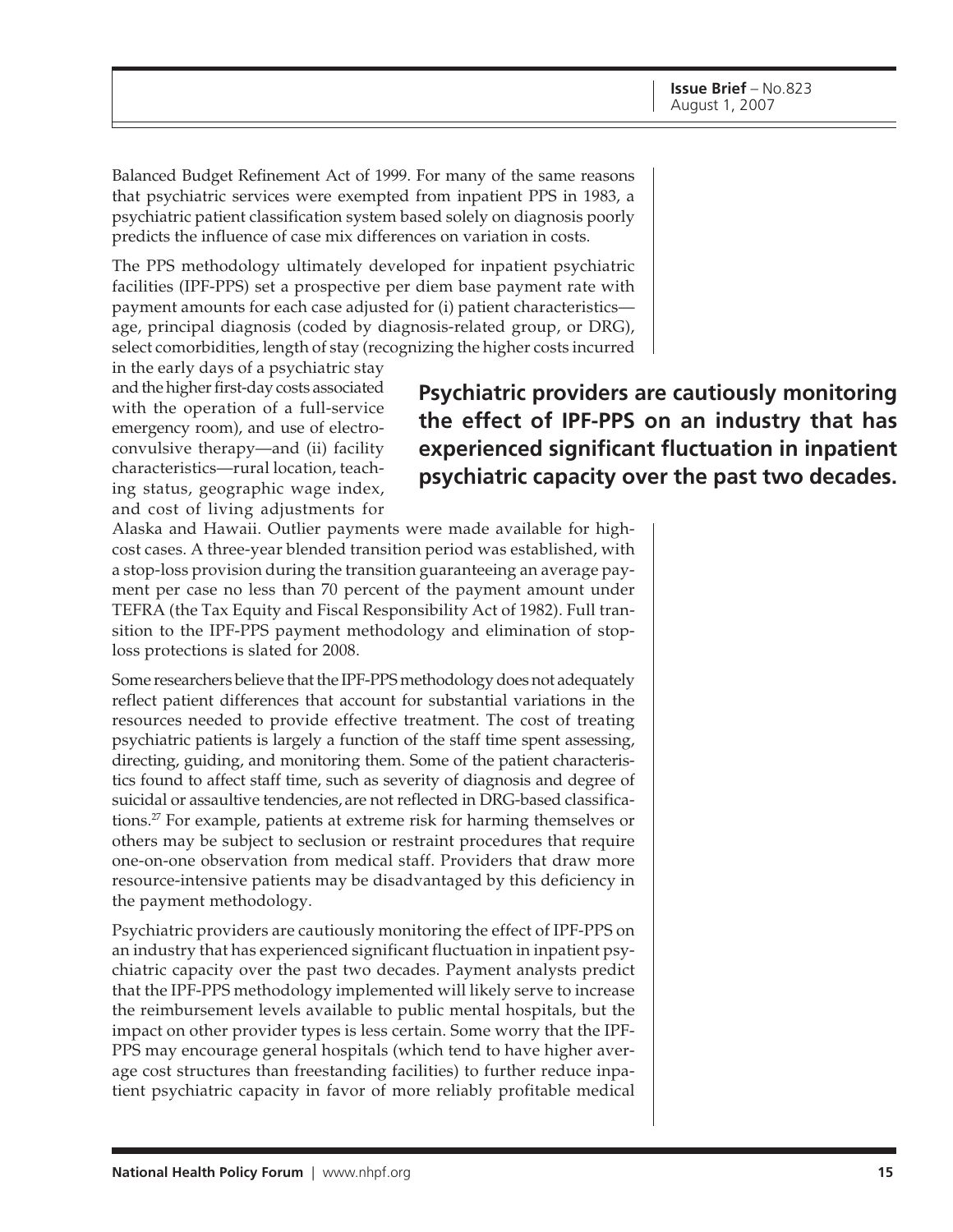services or to shift beds from specialized units to scatter beds, which will not be reimbursed under IPF-PPS.

Others believe that IPF-PPS will not reduce bed supply and could create incentives for capacity expansions. While less efficient providers might eliminate psychiatric services, organizations that have developed the expertise and economies of scale to deliver psychiatric services in the most efficient manner could expand their operations, further enhancing their financial viability. Concerns have been raised that such expansions might be con-

centrated within for-profit, freestanding hospitals because they have lower cost structures and greater ability to target desirable patients. Such a shift has the potential to increase the overall supply of psychi-

# **The generosity of Medicare payments relative to those of other insurers could influence access for non-Medicare patients in unpredictable ways.**

atric beds but reduce access for the neediest patients. Both Medicaid's IMD exclusion and alleged attempts by freestanding facilities to limit utilization by the uninsured (for example, by avoiding the requirements of the Emergency Medical Treatment and Active Labor Act, or EMTALA, by not offering ED services) restrict the degree to which low-income patients can use the services of private, freestanding psychiatric hospitals.

The generosity of Medicare payments relative to those of other insurers could influence access for non-Medicare patients in unpredictable ways. The extent to which IPF-PPS effects will be augmented or counterbalanced by the coverage and reimbursement policies of other insurers is unclear. Shifts in providers' relative competitive positions and available capacity will affect their ability to negotiate with private payers and influence Medicaid payment rates.

The impact of IPF-PPS merits on-going attention from policymakers. Medicare represents a fairly modest share of revenue for both psychiatric units of general hospitals and freestanding psychiatric hospitals (about 30 percent).28 However, historically changes in Medicare payment have had a significant influence on psychiatric capacity levels. It is too early to know if the move to prospective payment will have a positive or negative effect on psychiatric bed supply, but some impact is likely.

Changes in Medicare psychiatric payment policy may ultimately lead to changes to Medicaid policy as well. Some have called for private psychiatric hospitals to be exempted from the IMD exclusion to ensure that this type of inpatient psychiatric facility is available to meet the needs of Medicaid beneficiaries in the event that alternative placements are unavailable. Proposals to exempt some providers from (or entirely eliminate) the IMD exclusion are controversial, given the desire to move away from institution-based services. Ideally, policy efforts to assess and respond to IPF-PPS would also consider changes in the availability of outpatient mental health services and the extent to which access to these services is shaping demand for inpatient psychiatric care.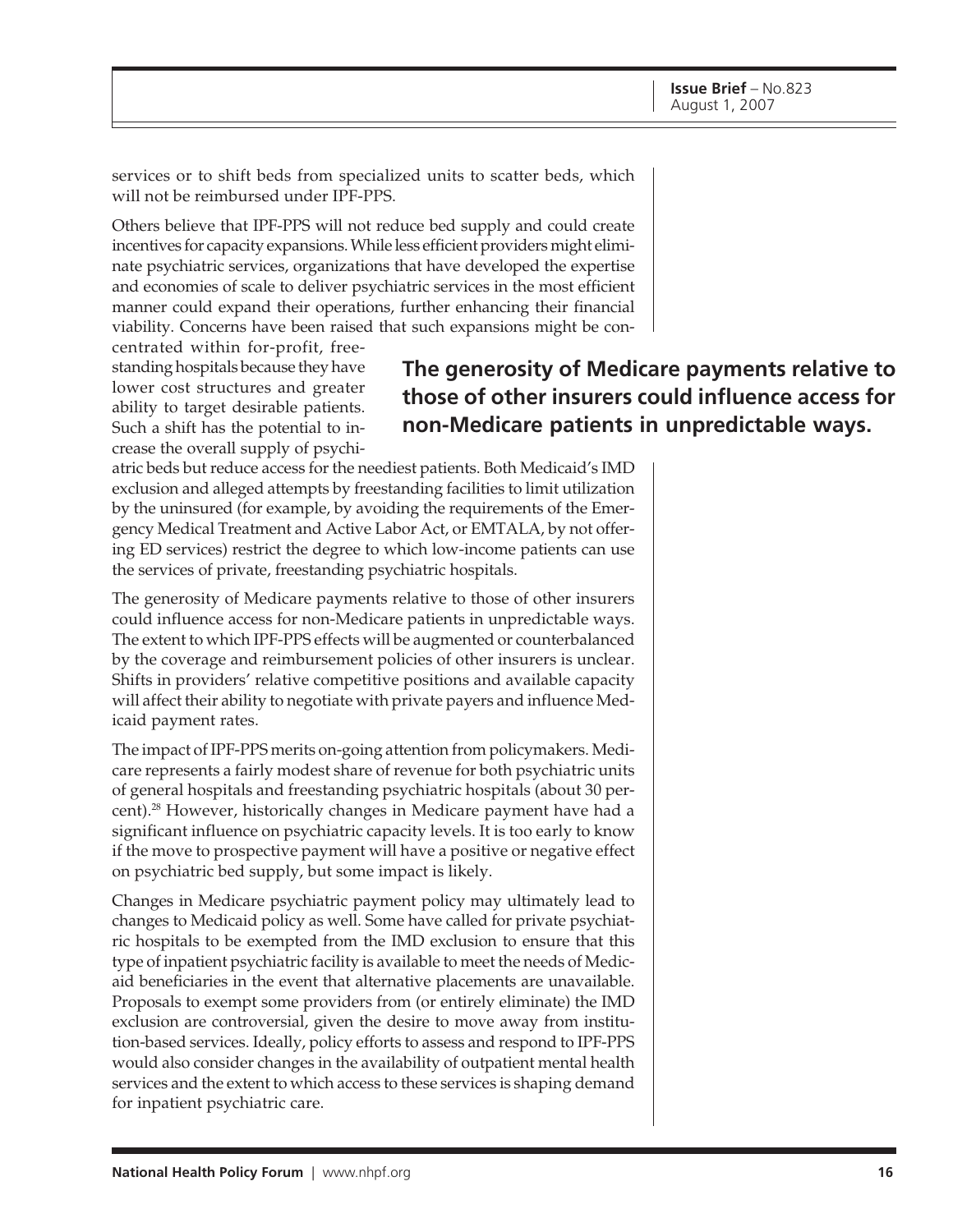# **FORECAST FOR OUTPATIENT SERVICES**

Many consumer advocates believe that the best way to address shortages of psychiatric beds is to increase the availability of comprehensive, community-based services that include crisis intervention capabilities. However, such expansions are unlikely if funding streams for these activities remain unchanged. Some advocates believe that public and private health insurers should be more generous in their coverage and reimbursement for mental health services. Policy efforts to achieve parity in health insurance coverage for mental health services would likely increase the funding available for some types of outpatient mental health services. However, even broadly constructed parity requirements will have limited impact on the financing available for the many types of mental health services that fall outside the traditional medical model.

Health insurers do not typically cover the broad range of evidence-based services found to support mental health recovery. Many of the therapies demonstrated to be effective in treating mental illness, such as assertive community treatment and multisystemic therapy, include a range of interventions that are more closely associated with social support services than with medical services. Examples of these services include monitoring health status and treatment compliance through home visits and assisting patients to secure housing and employment. Hopes that managed care plans might create innovative, patient-focused interventions to better address mental disorders (and other types of chronic diseases) generally have not been met, and insurers find that prevailing financial incentives are not aligned to encourage such innovation. The feasibility of managing utilization of such services in a fee-for-service context is challenging; administrators of health plans may be wary of the adverse risk selection potential inherent in providing mental health benefits that are far more generous than standard offerings.

Federal officials have begun to question the inclusion of some of these comprehensive services within state Medicaid programs and are calling for increased delineation of such bundled services to clarify the appropriateness of Medicaid coverage. Reducing the federal matching funds available to finance outpatient mental health would likely lead to a decrease in the availability of these services. In light of prevailing outpatient financing policies, inpatient psychiatric shortages are not likely to be alleviated by expanded outpatient mental health capacity in the near future.

# **WILD CARD: BETTER INFORMATION**

Research suggests that psychiatric services are particularly responsive to financial incentives.29 Multiple theories have been posited to explain these observations, including (i) that psychiatric services are highly inefficient and have more opportunities to improve when faced with constrained resources; (ii) that appropriate treatment approaches are not well defined,

**Consumer advocates believe that the best way to address shortages of psychiatric beds is to increase the availability of comprehensive, communitybased services that include crisis intervention capabilities.**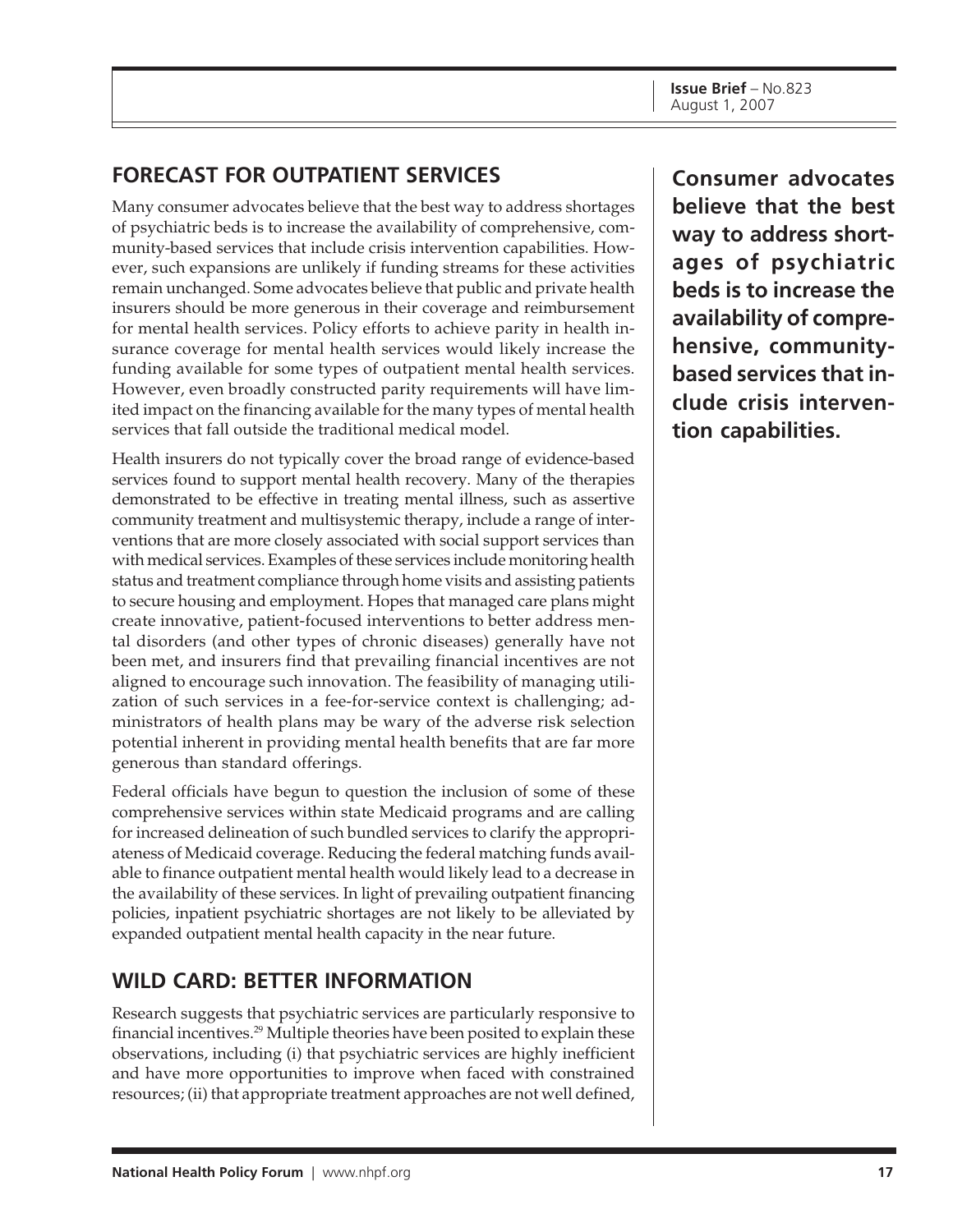giving providers latitude to change practices to maximize prevailing incentives; and (iii) that undertreatment of psychiatric cases is less visible because quality of care is difficult to measure.<sup>30</sup> All of these explanations suggest that better information is needed to guide mental health practice and policy.

The success of future attempts to monitor acute mental health capacity levels holistically will require more accurate data on both inpatient- and outpatient-based acute mental health services. Information on outpatient acute services is particularly difficult to track, as the nature of these services can vary widely and conventional capacity metrics have yet to be developed. Mental health treatment experts believe that untapped opportunities to provide more acute care in outpatient settings abound, but the circumstances under which outpatient treatment could be substituted for inpatient care are not well defined.

Experts have called for additional research to develop better methods for classifying levels of acute care and defining the clinical standards and protocols appropriate to each level. Such standards would help to guide the monitoring and assessment of acute capacity levels, regardless of the setting in which these services are offered. Improved standards for defining acute mental health care needs and services would be useful for a much wider variety of purposes, however. Well-defined acute care standards could be used to develop regulatory requirements at the state and local level, to construct analytic models to forecast the impact of proposed closures or expansions of psychiatric facilities, to guide utilization review techniques, and to evaluate whether IPF-PPS payment incentives are appropriately aligned.

A number of strategies have also been proposed to improve the efficiency and quality of both hospital- and community-based acute care services. Some of these needed improvements in clinical practice (such as expanded use of electronic medical records to facilitate continuity of care and better coordination among inpatient and outpatient providers to allow for seamless transitions across care sites) are certainly not unique to mental health services. But realizing these improvements within the mental health context does pose special challenges. The profound degree of fragmentation found in these services, as well as heightened sensitivity regarding patient confidentiality and autonomy of decision making, add a level of complexity that may be difficult to overcome in the absence of more formal integration across provider organizations.

The extent to which the delivery of acute services is complicated by the cognitive and behavioral effects of mental disorders can not be underestimated. Some have called for the expanded use of advance psychiatric directives to facilitate the delivery of acute services. Advance directives allow patients to both establish treatment preferences and authorize designated persons to make treatment decisions on their behalf in advance of crises during which their mental competency may be compromised.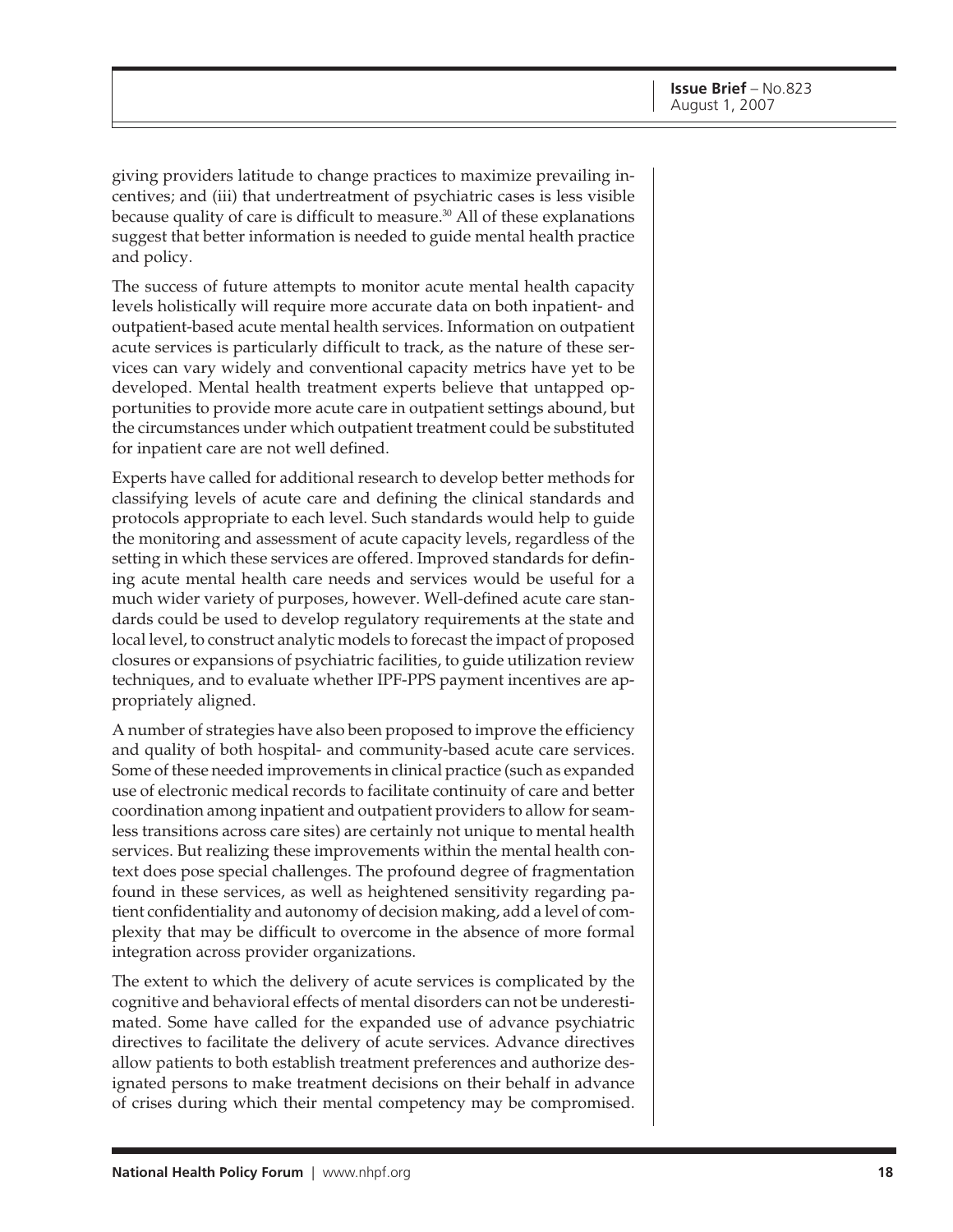These treatment planning efforts could address some of the legal and logistical hurdles that undermine the efficiency and effectiveness of acute mental health services.

Better information on both preferred and prevailing acute mental health practices, combined with well-calibrated financial incentives, has the potential to shape provider practices and encourage strategic decisions regarding service offerings and capacity levels that are advantageous for both treatment facilities and the communities they serve. But the interplay of these various incentives and best-practice recommendations—and the relative power of each—continue to evolve, making predictions regarding future capacity levels very speculative.

### **CONCLUSION**

Ideally, mental health crises would be averted entirely. But they do occur and require effective interventions to mitigate their consequences. The word "crisis" is almost synonymous with terrible outcomes characterized by a devastating loss of control and an unanticipated disruption to the natural order of things. Yet, "crisis" is actually derived from the Greek word meaning "decision." Mental health crises have the potential to be turning points that lead to recovery if appropriate decisions are made and response plans are in place.

The probability of positive outcomes is greatly enhanced by supportive acute mental health services. Policymakers face a number of difficult decisions in attempting to redirect the mental health system away from crisis-oriented care toward a system that optimizes consumer health and functionality. Efforts to build a more robust community-based system will be challenging. Some believe that the "old" system serves as a crutch, delaying investments in new approaches. Others believe that stabilizing inpatient psychiatric bed capacity in the short-term is crucial, given that a community-based infrastructure may take time to develop. The degree of fragmentation in mental health services exacerbates these tensions and suggests that the transition to a community-based model will not be seamless.

### **ENDNOTES**

1. National Institute of Mental Health, "Suicide in the U.S.: Statistics and Prevention," NIH Pub. No. 03-4594, printed January 2001, revised December 2006, p. 1.

2. New Freedom Commission on Mental Health, "Achieving the Promise: Transforming Mental Health Care in America," final report, DHHS Pub. No. SMA-03-3832 , July 2003; available at www.mentalhealthcommission.gov/reports/FinalReport/toc.html.

3. New Freedom Commission on Mental Health, "Subcommittee on Acute Care: Background Paper," DHHS Pub. No. SMA-04-3876, June 2004; available at www.mentalhealth commission.gov/papers/Acute\_Care.pdf.

**Endnotes** / continued ➤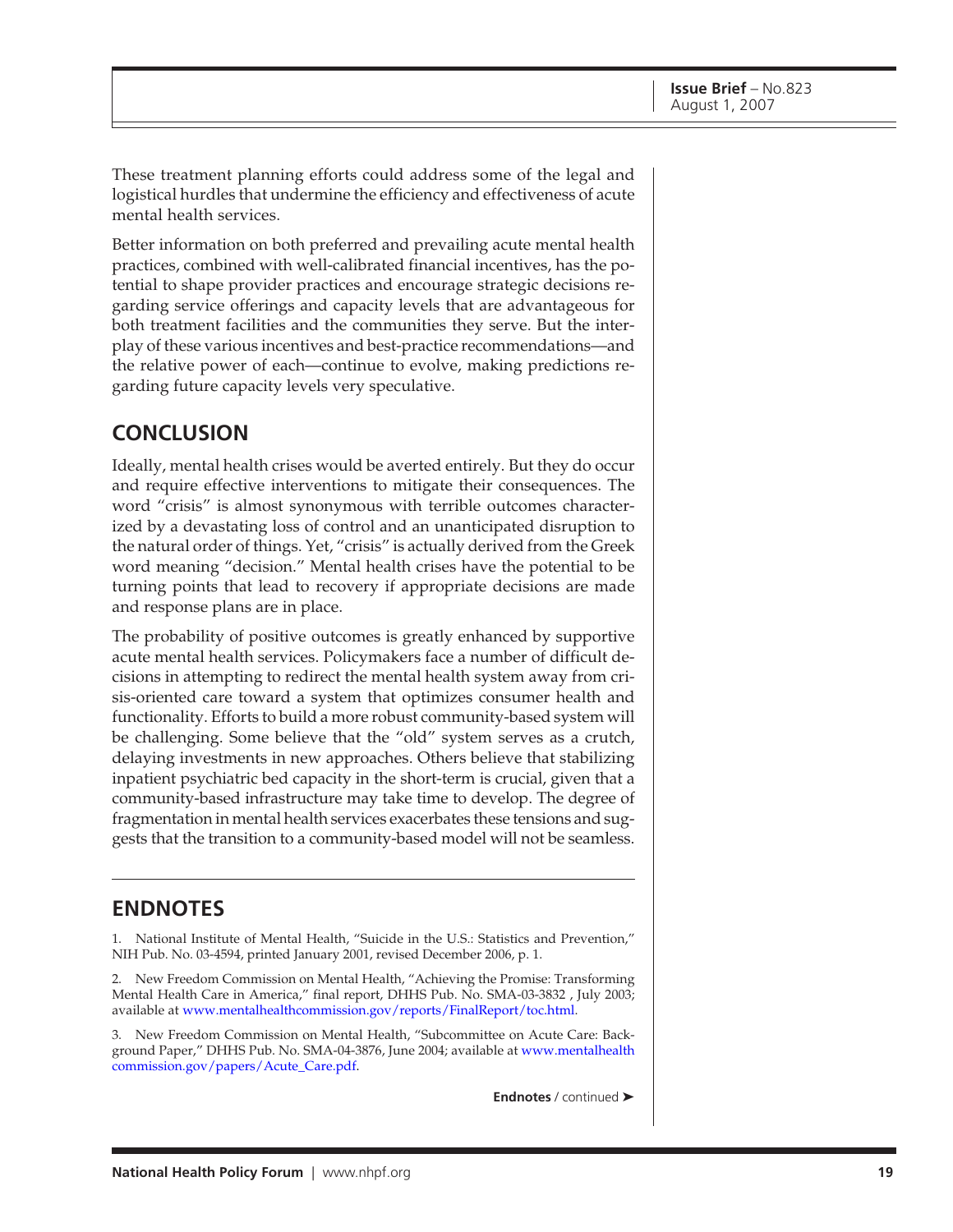#### **Endnotes** / continued

4. Jerry Cromwell et al., "Characteristics of High Staff Intensive Medicare Psychiatric Inpatients," *Health Care Financing Review,* 26, no. 1 (Fall 2004): p.104.

5. R. C. Kessler *et al.,* "Prevalence and Treatment of Mental Disorders: 1990-2003," *New England Journal of Medicine,* 352, no. 24 (June 16, 2005): p. 2518.

6. The contribution of scatter beds to overall inpatient psychiatric capacity is difficult to enumerate, as these beds are not dedicated to psychiatric services and may be used for such purposes intermittently.

7. Daniel J. Foley *et al.*, "Highlights of Organized Mental Health Services in 2002 and Major National and State Trends," in Center for Mental Health Services, *Mental Health, United States 2004*, Ronald W. Manderscheid and Joyce T. Berry, Eds., DHHS pub. no. (SMA)- 06-4195 (Rockville, MD:. Substance Abuse and Mental Health Services Administration, 2006), table 19.2, chap. 19, p. 203; available at http://download.nca.di.samhsa.gov/ken/pdf/ SMA06-4195/CMHS\_MHUS\_2004.pdf.

8. Richard G. Frank and Sherry A. Glied, *Mental Health Policy in the United States since 1950: Better but Not Well* (Baltimore, MD: Johns Hopkins University Press, 2006), p. 55.

9. Frank and Glied, *Mental Health Policy*, p. 74.

10. Lois A. Weithorn, "Mental Hospitalization of Troublesome Youth: An Analysis of Skyrocketing Admission Rates," *Stanford Law Review*, 40, no. 3. (February 1988): pp. 773–838.

11. Judith R. Lave, "Developing A Medicare Prospective Payment System for Inpatient Psychiatric Care," *Health Affairs,* 22, no 5 (September/October 2003): pp. 98.

12. American Psychiatric Association, "Emergency Departments See Dramatic Increase in People with Mental Illness Seeking Care," press release, June 2, 2004; available at www.psych.org/news\_room/press\_releases/emergencystudy06032004.pdf.

13. Author calculations based on principal reason for visit (RVC-coded) data from the National Hospital Ambulatory Medical Care Survey (NHAMCS) published in Centers for Disease Control and Prevention, *Advance Data from Vital and Health Statistics,* nos. 245, 271, 275, 285, 293, 304, 313, 320, 326, 335, 340, 358, published 1993 through 2004; available at www.cdc.gov/nchs/products/pubs/pubd/ad/ad.htm. A similar study of ED utilization based on NHAMCS data relied on a more inclusive method for identifying mental health– related visits using ICD-9-CM, E, and V codes. This study found only a 40 percent increase in ED visits, suggesting that at least part of the increase in RVC-coded mental health visits is due to more accurate identification of psychiatric symptoms as the reason for the visit. See Gregory Luke Larkin *et al.,* "Trends in U.S. Emergency Department Visits for Mental Health Conditions, 1992 to 2001," *Psychiatric Services,* 56, no. 6 (June 2005): pp. 671–677.

14. American Psychiatric Association, "Emergency Departments."

15. American Hospital Association, unpublished data from annual survey of hospitals, 1995–2005.

16. Foley *et al.,* "Highlights of Organized Mental Health Services."

17. Office of Inspector General, *Review of Partial Hospitalization Services Provided Through Community Mental Health Centers,* Report no. OEI-A-04-98-02146 (Rockville, MD: Office of Inspector General, U.S. Department of Health and Human Services, 2001); available at http://oig.hhs.gov/oas/reports/region4/49802146.pdf.

18. Foley *et al.,* "Highlights of Organized Mental Health Services."

19. Foley *et al.,* "Highlights of Organized Mental Health Services."

20. National Association of State Mental Health Program Directors Research Institute, Inc., "State Profile Highlights: State Psychiatric Hospitals, 2006," no. 06-4; available at www.nriinc.org/projects/Profiles/Profiles05/2006StateHospital.pdf.

**Endnotes** / continued ➤